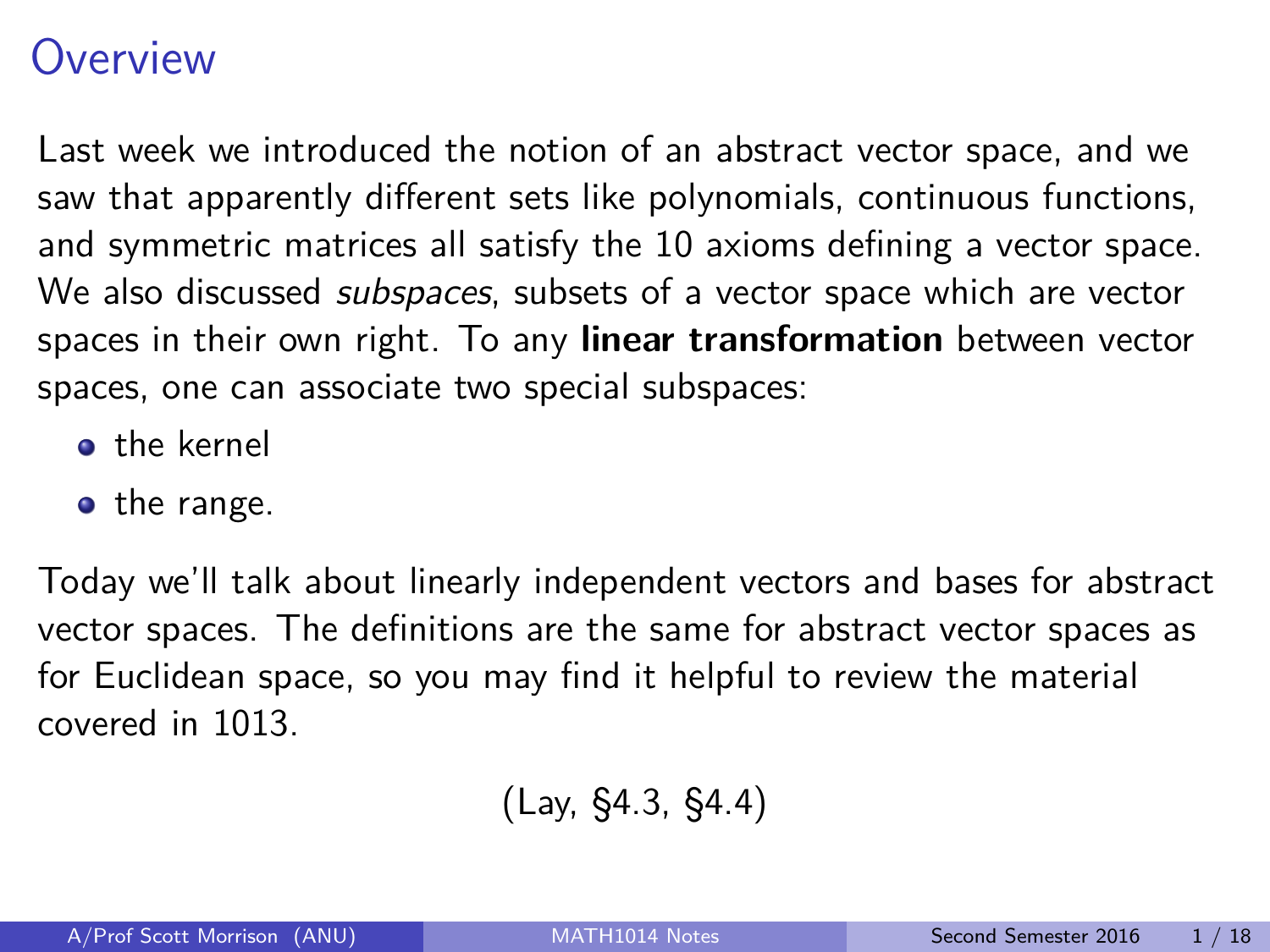# Linear independence

### Definition (Linear Independence)

A set of vectors  $\{v_1, v_2, \ldots, v_p\}$  in a vector space V is said to be *linearly* independent if the vector equation

<span id="page-1-0"></span>
$$
c_1\mathbf{v}_1 + c_2\mathbf{v}_2 + \cdots + c_p\mathbf{v}_p = \mathbf{0}
$$
 (1)

has only the trivial solution,  $c_1 = c_2 = \cdots = c_p = 0$ .

### Definition

The set  $\{v_1, v_2, \ldots, v_p\}$  is said to be *linearly dependent* if it is not linearly independent, i.e., if there are some weights  $c_1, c_2, \ldots, c_p$ , **not all zero**, such that [\(1\)](#page-1-0) holds.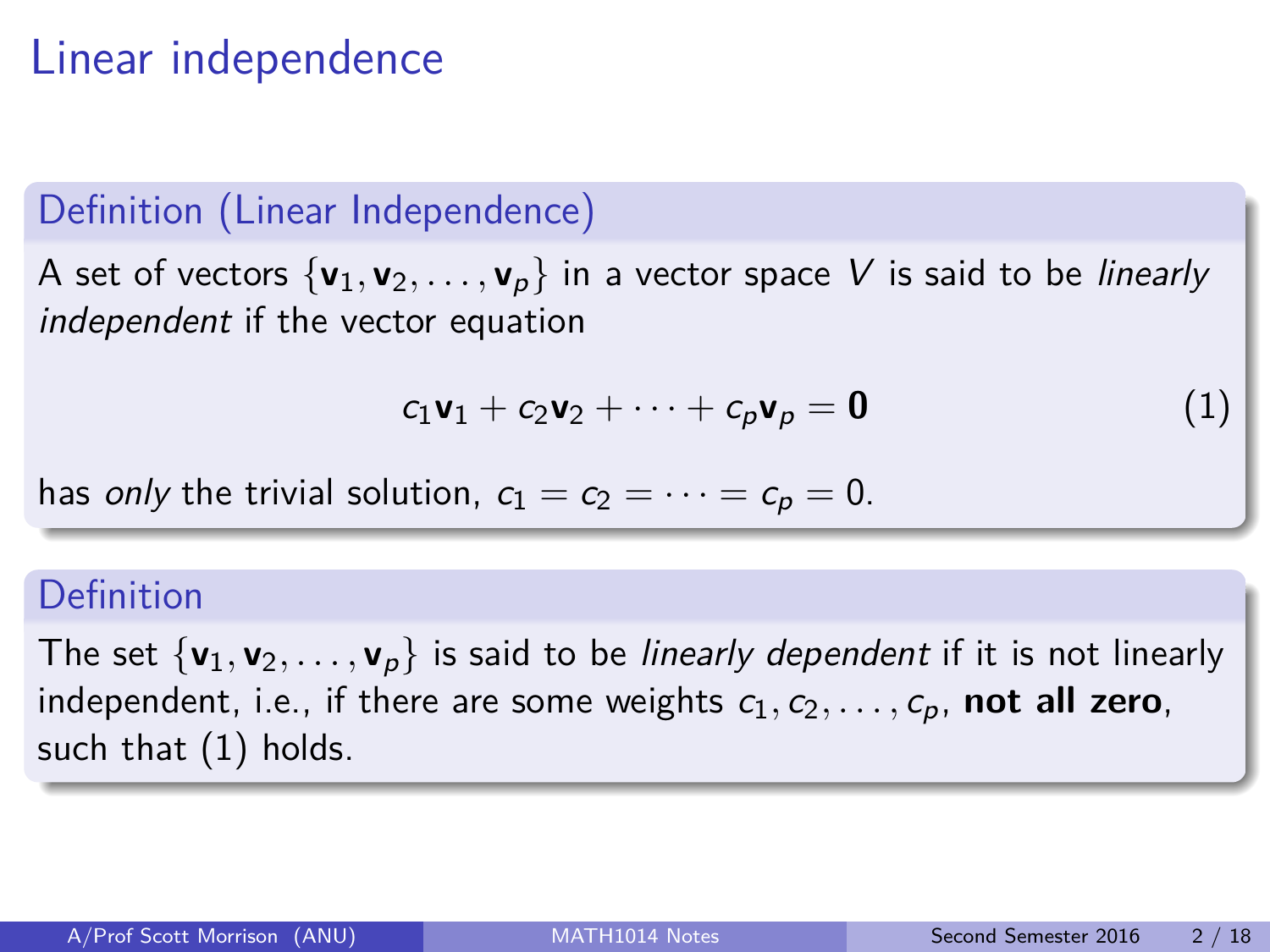Here's a recipe for proving a set of vectors  $\{v_1, v_2, \ldots, v_p\}$  is linearly independent:

**1** Write the equation

$$
c_1\mathbf{v}_1+c_2\mathbf{v}_2+\cdots+c_p\mathbf{v}_p=\mathbf{0}.
$$

- **2** Manipulate the equation to prove that all the  $c_i = 0$ . Done!
- **3** If you find a different solution, then you've instead proven that the set is linearly dependent.

If you start by assuming the  $c_i$  are all zero, you can't prove anything!

!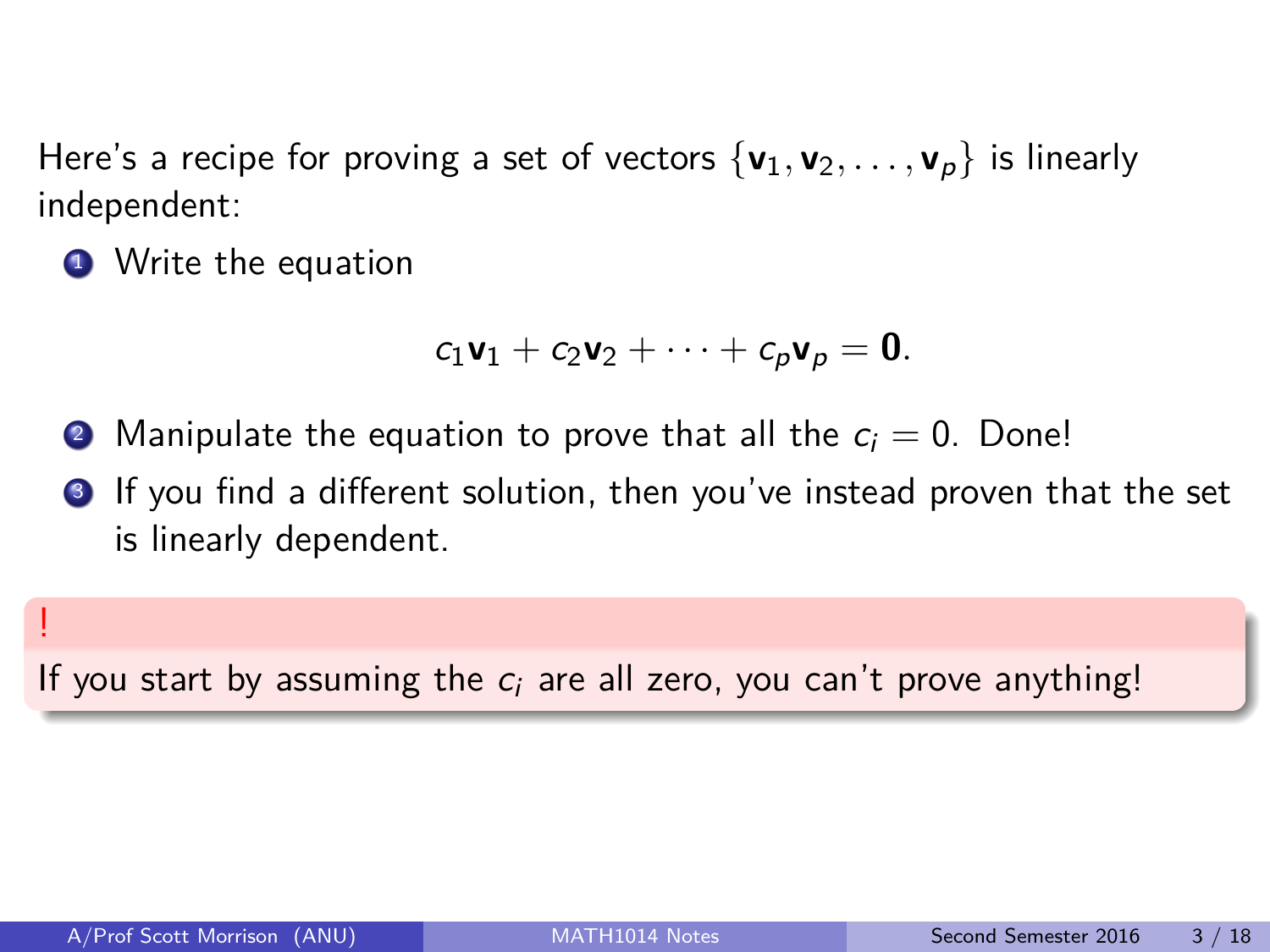Show that the vectors  $2x + 3$ ,  $4x^2$ , and  $1 + x$  are linearly independent in  $\mathbb{P}_2$ .

<sup>1</sup> Set a linear combination of the given vectors equal to **0**:

$$
a(2x + 3) + b(4x2) + c(1 + x) = 0.
$$

2 Now manipulate the equation to see what coefficients are possible:

$$
(3a + c) + (2a + c)x + 4bx^2 = 0.
$$

This implies

$$
3a + c = 0
$$

$$
2a + c = 0
$$

$$
4b = 0
$$

But the only solution to this system is  $a = b = c = 0$ , so the given vectors are linearly independent.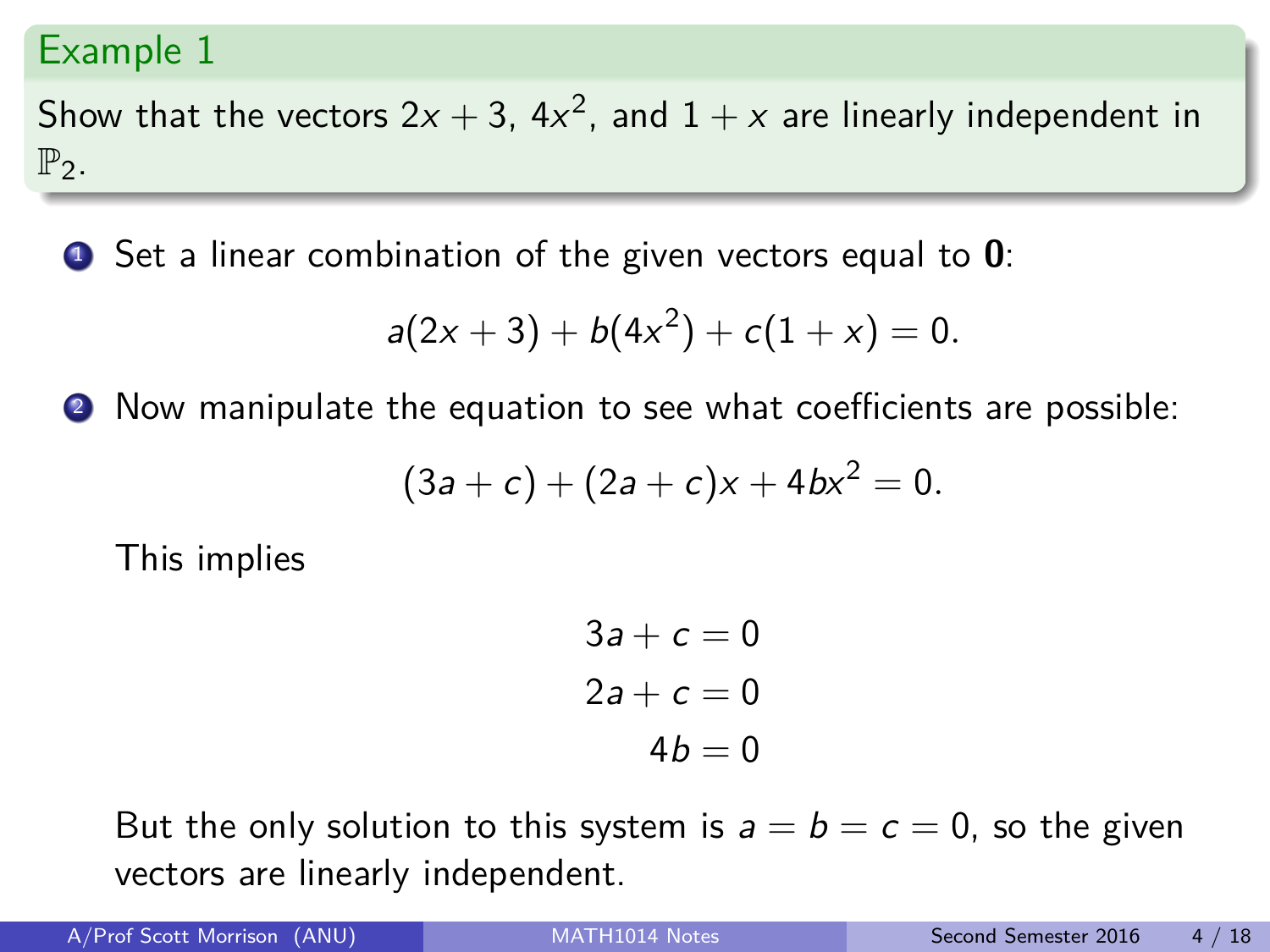# Span of a set

### Example 2

Consider the plane  $H$  illustrated below:



Which of the following are valid descriptions of H? (a)  $H =$  Span  $\{v_1, v_2\}$  (b)  $H =$  Span  $\{v_1, v_3\}$ (c)  $H =$  Span  $\{v_2, v_3\}$  (d)  $H =$  Span  $\{v_1, v_2, v_3\}$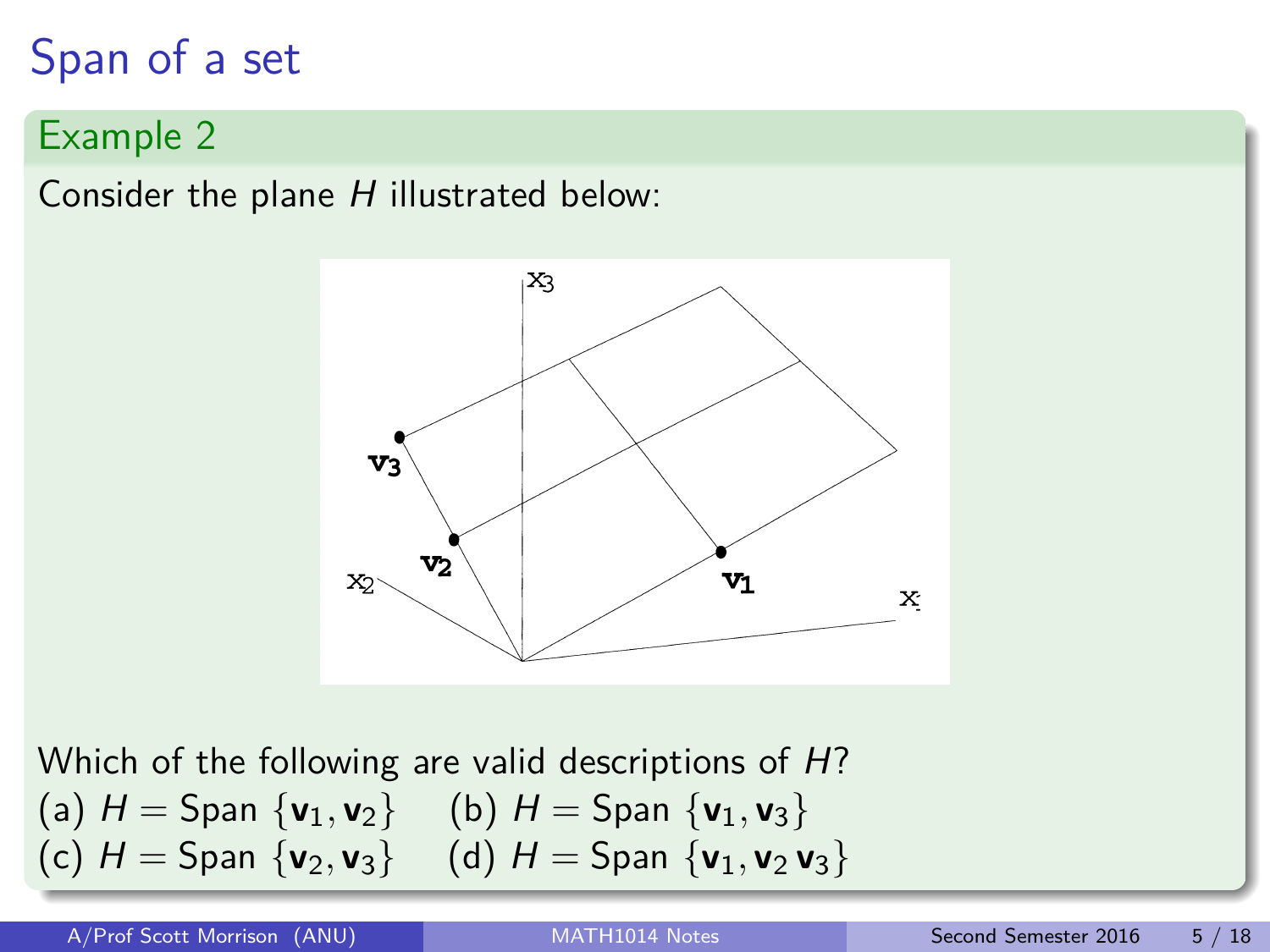# The spanning set theorem

### **Definition**

Let  $H$  be a subspace of a vector space  $V$ . An indexed set of vectors  $\mathcal{B} = {\mathbf{v}_1, \mathbf{v}_2, \dots, \mathbf{v}_p}$  in V is a **basis** for H if

(i)  $\beta$  is a linearly independent set, and

(ii) the subspace spanned by  $\beta$  equals H:

$$
H=\mathsf{Span}\ \{\mathbf{v}_1,\mathbf{v}_2,\ldots,\mathbf{v}_p\}.
$$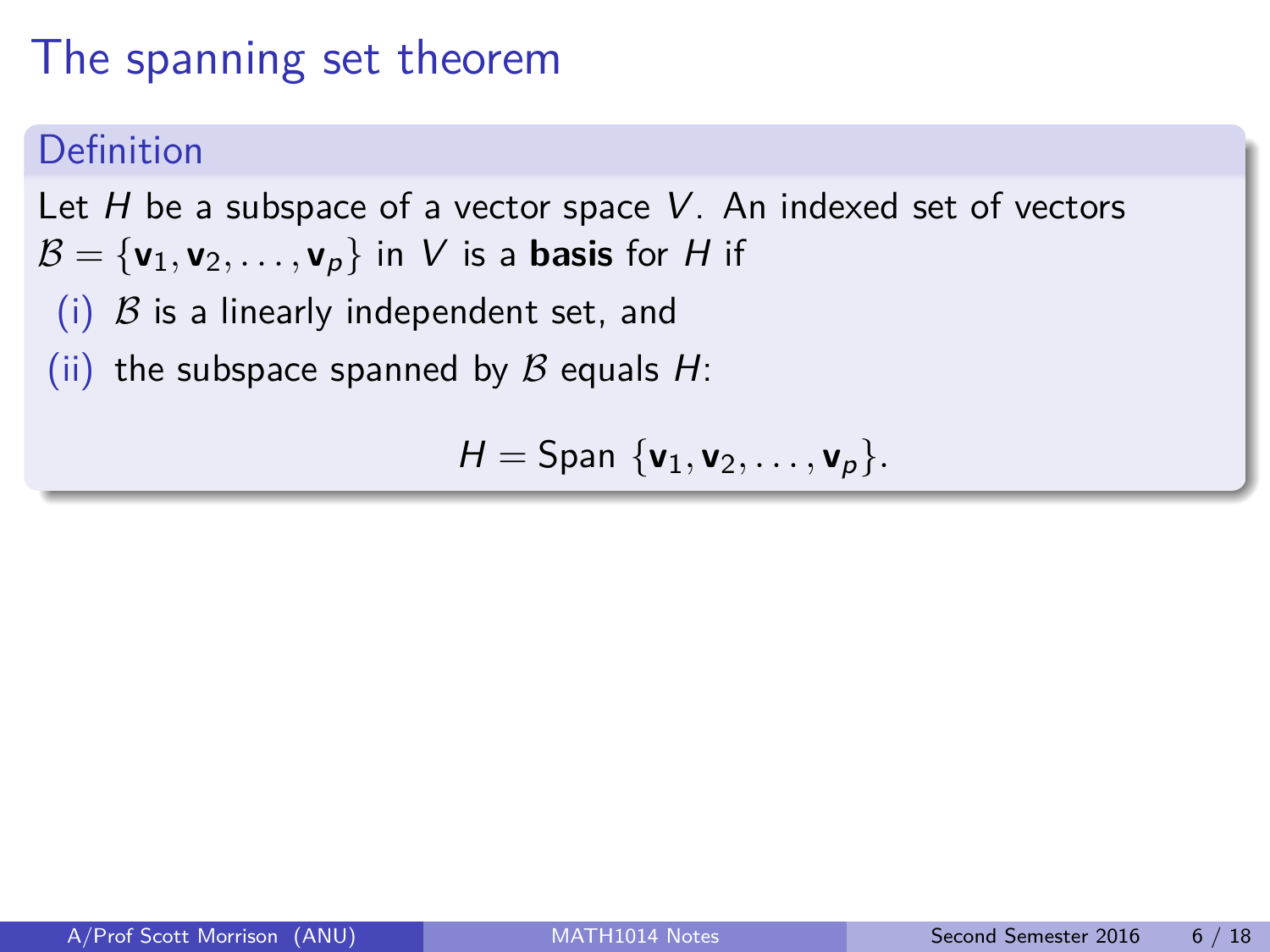# The spanning set theorem

## **Definition**

Let  $H$  be a subspace of a vector space  $V$ . An indexed set of vectors  $\mathcal{B} = {\mathbf{v}_1, \mathbf{v}_2, \dots, \mathbf{v}_p}$  in V is a **basis** for H if

(i)  $\beta$  is a linearly independent set, and

(ii) the subspace spanned by  $\beta$  equals H:

$$
H=\mathsf{Span}\ \{\mathbf{v}_1,\mathbf{v}_2,\ldots,\mathbf{v}_p\}.
$$

### Theorem (The spanning set theorem)

Let  $S = {\mathbf{v}_1, \mathbf{v}_2, \dots, \mathbf{v}_p}$  be a set in V, and let  $H = Span { {\mathbf{v}_1, \mathbf{v}_2, \dots, \mathbf{v}_p} }$ .

(a) If the vector  $\mathbf{v}_k$  in S is a linear combination of the remaining vectors of S, then the set formed from S by removing  $v_k$  still spans H.

(b) If  $H \neq \{0\}$ , some subset of S is a basis for H.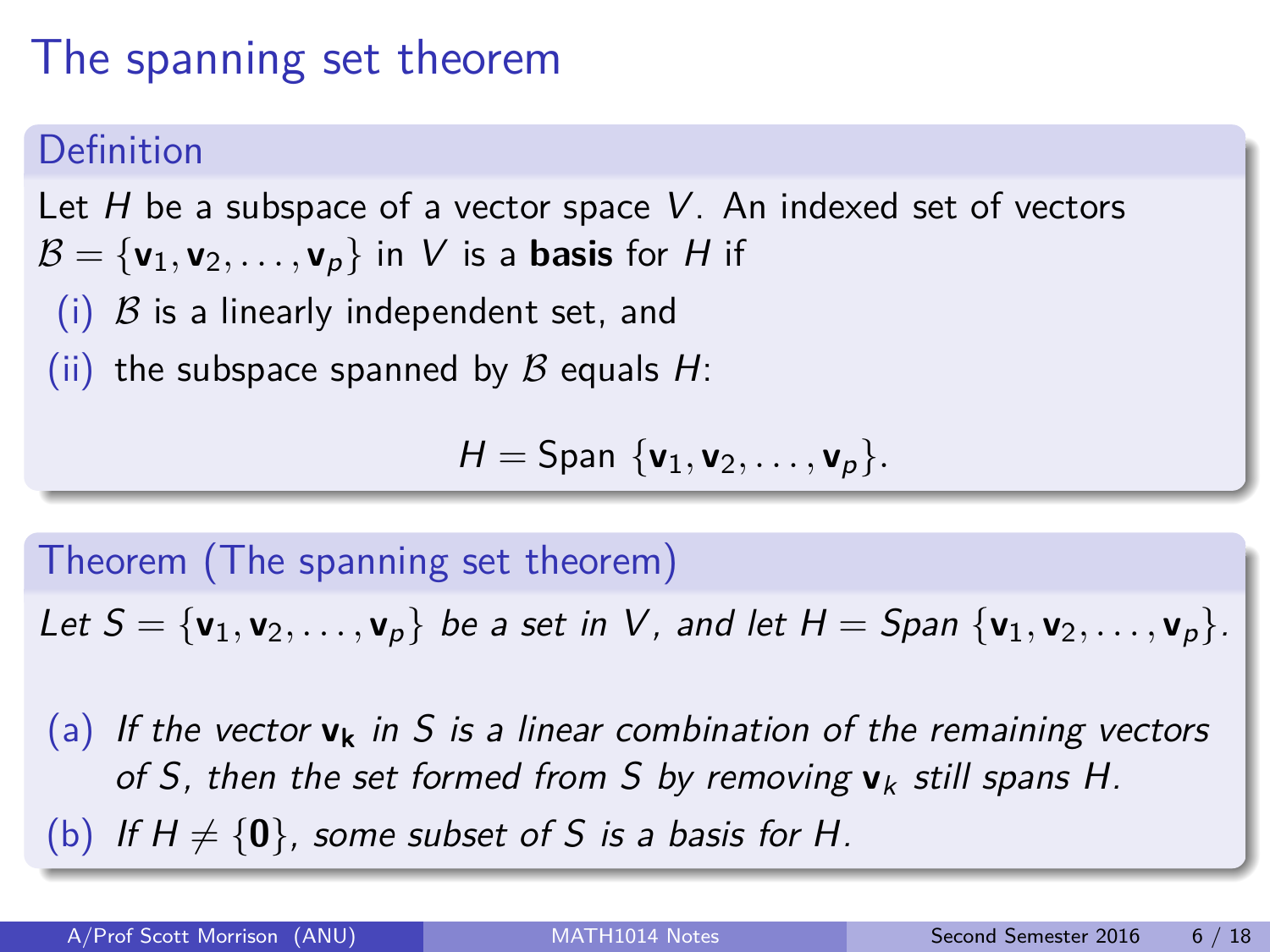Find a basis for  $\mathbb{P}_2$  which is a subset of  $S = \{1, x, 1 + x, x + 3, x^2\}.$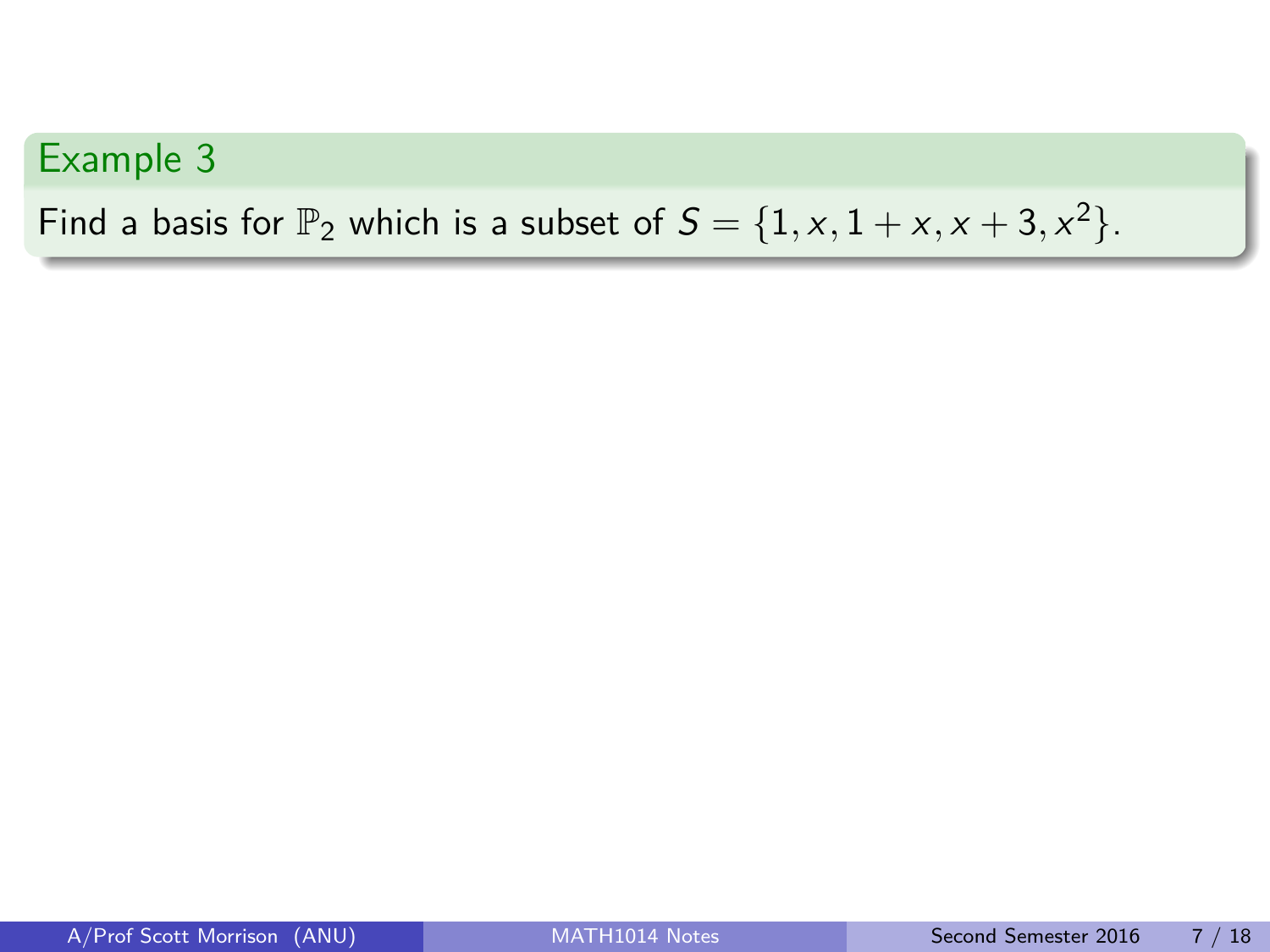Find a basis for  $\mathbb{P}_2$  which is a subset of  $S = \{1, x, 1 + x, x + 3, x^2\}.$ 

First, let's check if we have any hope: does S span  $\mathbb{P}_2$ ?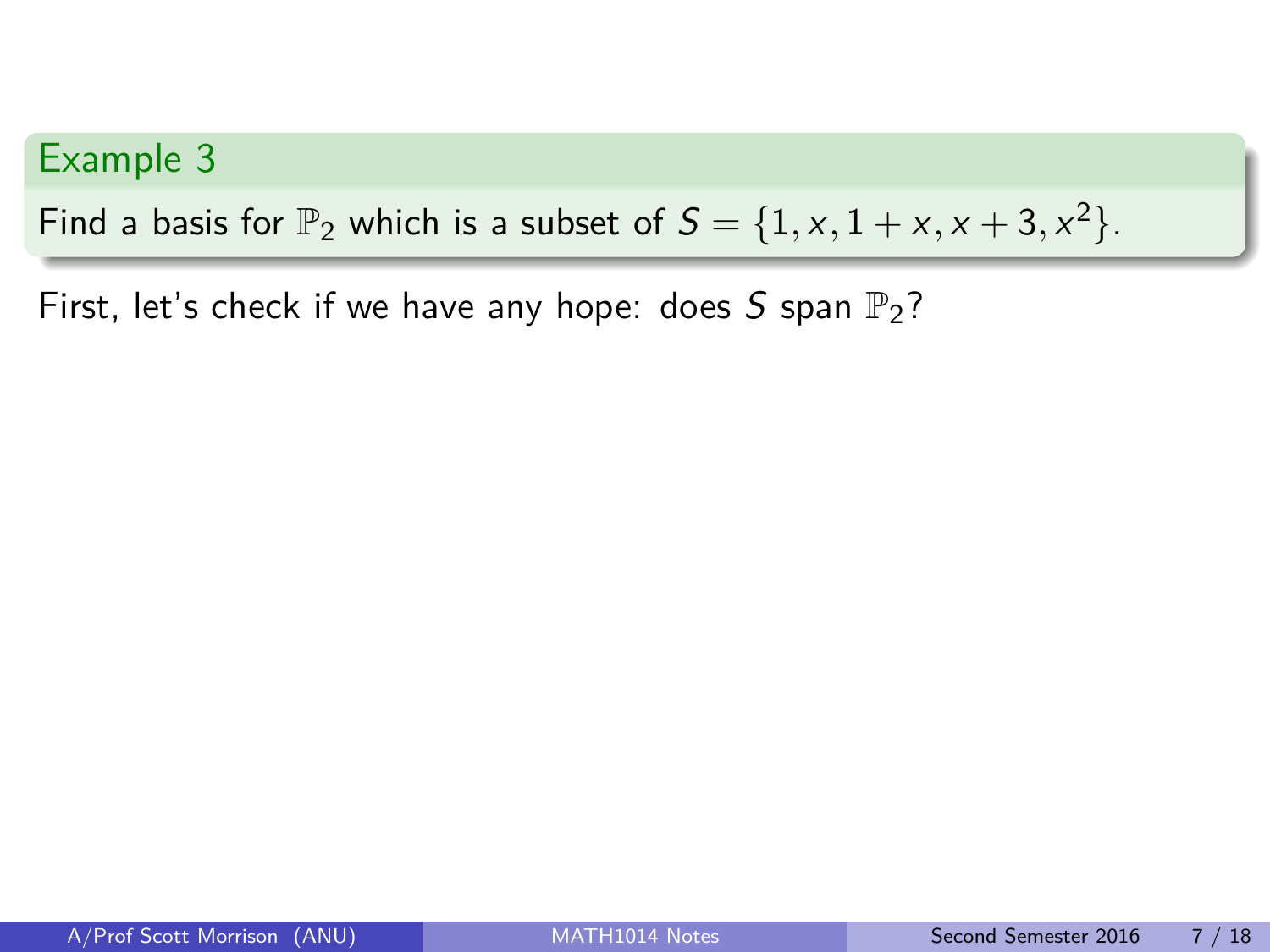Find a basis for  $\mathbb{P}_2$  which is a subset of  $S = \{1, x, 1 + x, x + 3, x^2\}.$ 

First, let's check if we have any hope: does S span  $\mathbb{P}_2$ ? The spanning set theorem says that if any vector in  $S$  is a linear combination of the other vectors in  $S$ , we can remove it without changing the span.

$$
\text{Span } \{1, x, 1 + x, x + 3, x^2\} = \text{Span } \{1, x, x^2\}.
$$

The set  $\{1, x, x^2\}$  spans  $\mathbb{P}_2$  and is linearly independent, so it's a basis.

Other correct answers are  $\{1, 1 + x, x^2\}$ ,  $\{1, x + 3, x^2\}$ ,  $\{x + 3, 1 + x, x^2\}$ ,  $\{x, x + 3, x^2\}$ , and  $\{x, 1 + x, x^2\}$ .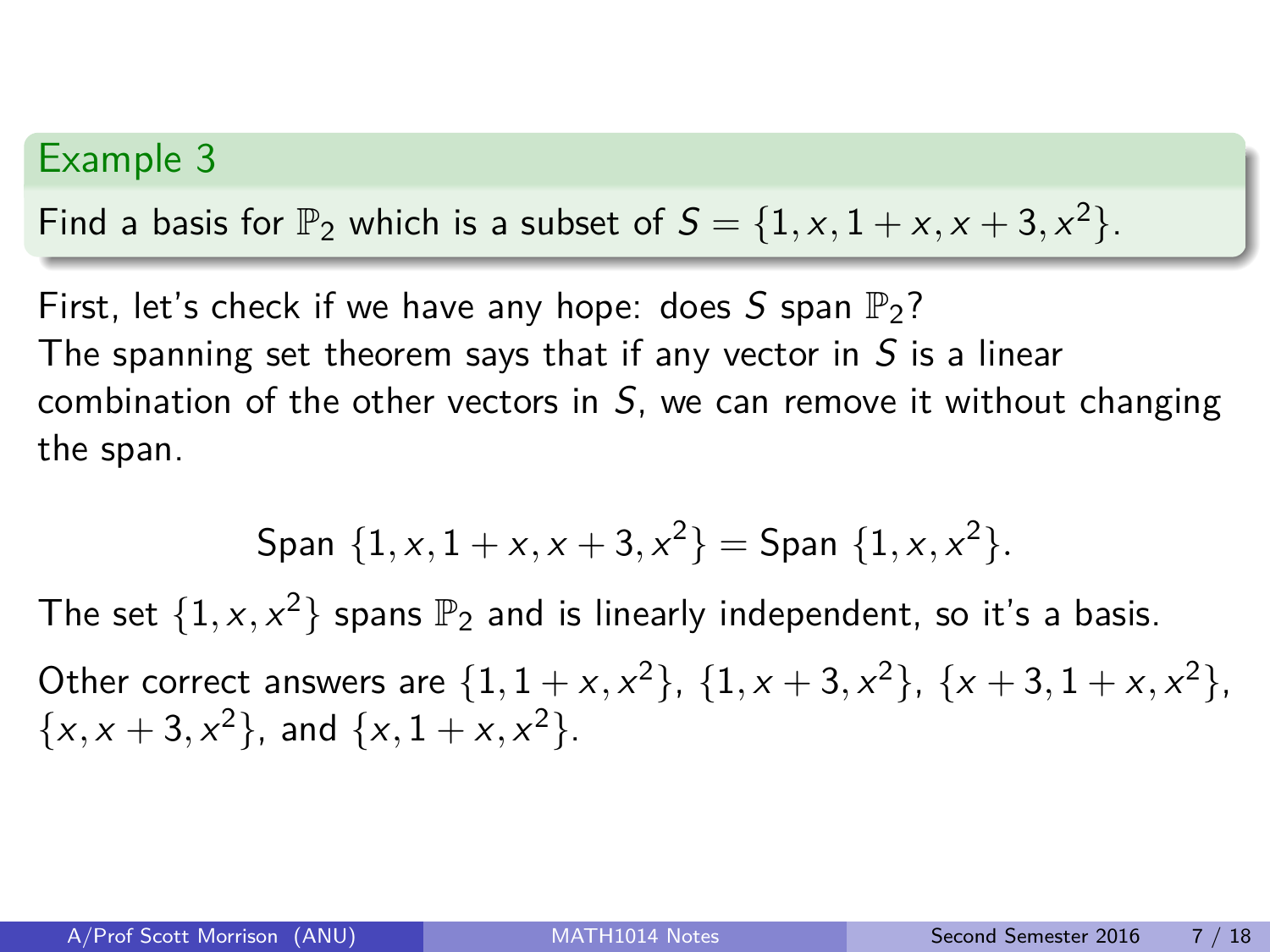# Bases for Nul A and Col A

Given any subspace  $V$ , it's natural to ask for a basis of  $V$ .

When a subspace is defined as the null space or column space of a matrix, there is an algorithm for finding a basis.

Recall the following example from the last lecture:

### Example 4

Find the null space of the matrix

$$
A = \begin{bmatrix} 1 & 5 & -4 & -3 & 1 \\ 0 & 1 & -2 & 1 & 0 \\ 0 & 0 & 0 & 0 & 0 \end{bmatrix}.
$$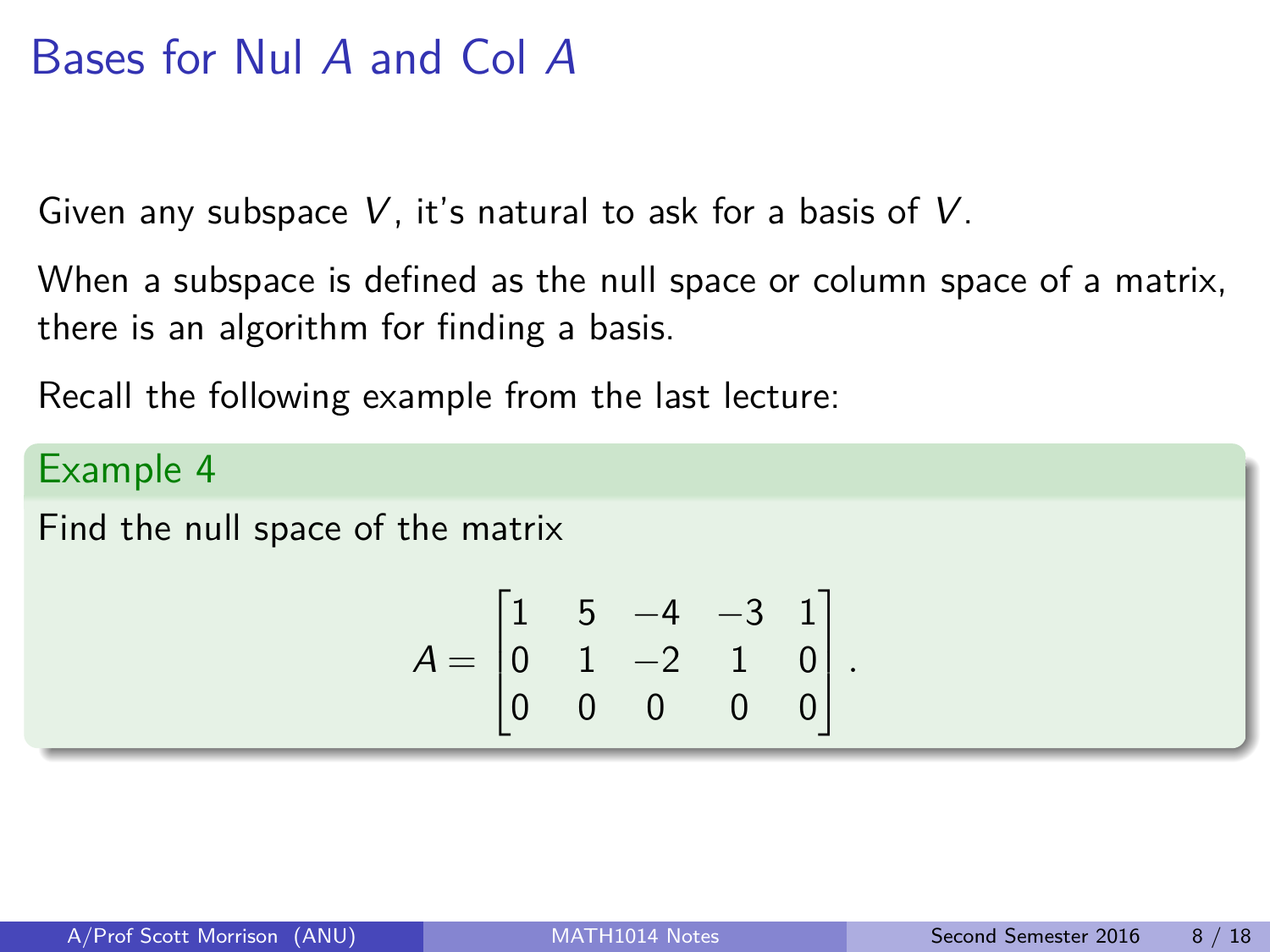Row reducing the matrix gives

$$
\begin{bmatrix} 1 & 5 & -4 & -3 & 1 \ 0 & 1 & -2 & 1 & 0 \ 0 & 0 & 0 & 0 & 0 \end{bmatrix} \xrightarrow{r1 \to r1 - 5r2} \begin{bmatrix} 1 & 0 & 6 & -8 & 1 \ 0 & 1 & -2 & 1 & 0 \ 0 & 0 & 0 & 0 & 0 \end{bmatrix}
$$

This is equivalent to the system of equations

$$
\begin{array}{ccccccc}\nx_1 & + & 6x_3 & - & 8x_4 & + & x_5 & = & 0 \\
x_2 & - & 2x_3 & + & x_4 & & = & 0\n\end{array}
$$

The general solutions is  $x_1 = -6x_3 + 8x_4 - x_5$ ,  $x_2 = 2x_3 - x_4$ . The free variables are  $x_3$ ,  $x_4$  and  $x_5$ .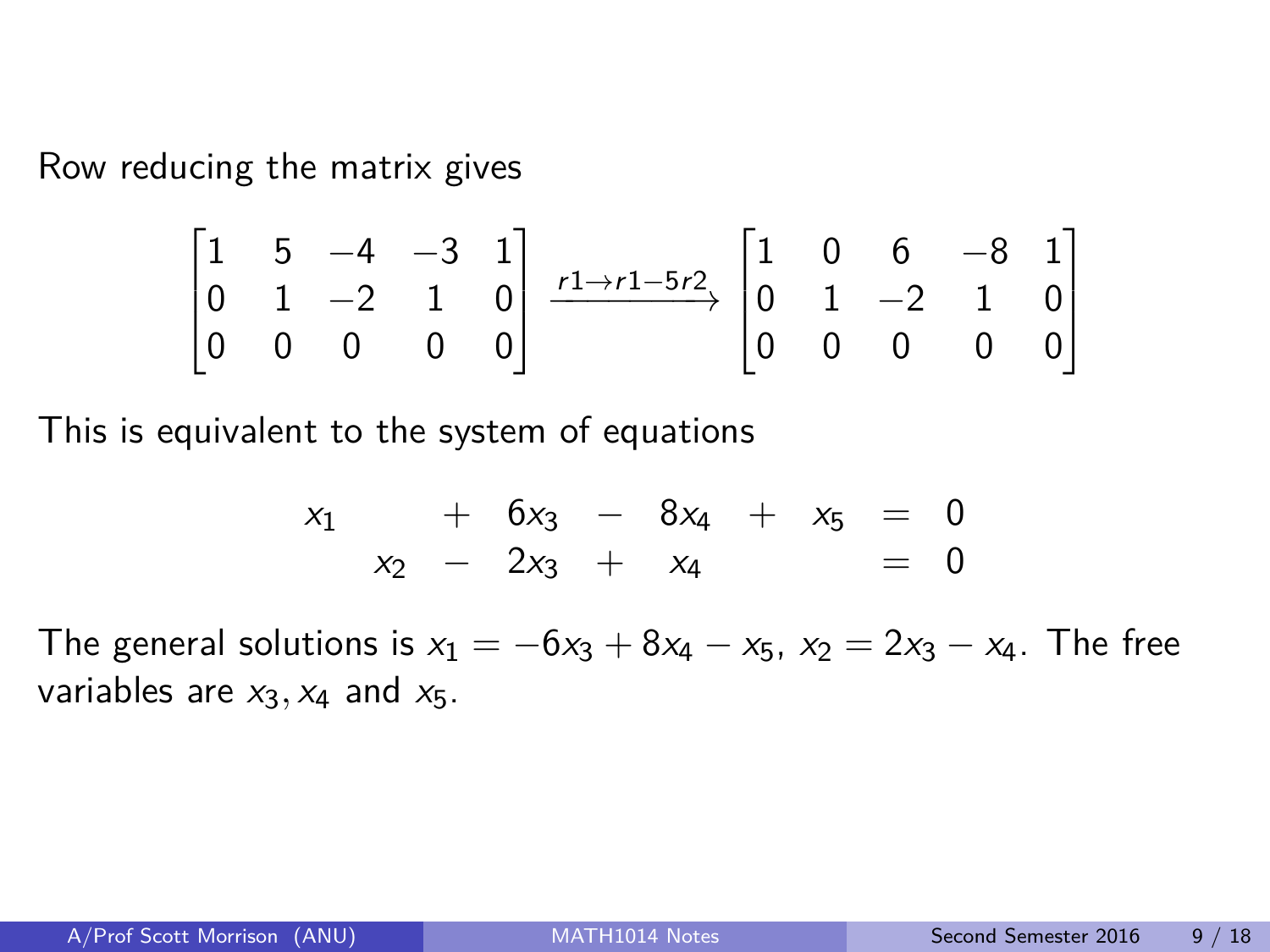We express the general solution in vector form:

 $\sqrt{ }$ 

 $x_1$  $x_2$  $x_3$ x4  $x_5$ 

$$
\begin{bmatrix}\n-6x_3 + 8x_4 - x_5 \\
2x_3 - x_4 \\
x_3 \\
x_4 \\
x_5\n\end{bmatrix}
$$
\n=\n
$$
\begin{bmatrix}\n-6 \\
2 \\
x_3 \\
x_4 \\
x_5\n\end{bmatrix}
$$
\n=\n
$$
x_3 \begin{bmatrix}\n-6 \\
2 \\
1 \\
0 \\
0 \\
0 \\
0\n\end{bmatrix} + x_4 \begin{bmatrix}\n8 \\
-1 \\
0 \\
1 \\
0 \\
0 \\
1\n\end{bmatrix} + x_5 \begin{bmatrix}\n-1 \\
0 \\
0 \\
0 \\
1 \\
1\n\end{bmatrix}
$$

We get a vector for each free variable, and these form a spanning set for Nul A. In fact, this spanning set is linearly independent, so it's a basis.

A/Prof Scott Morrison (ANU) [MATH1014 Notes](#page-0-0) Second Semester 2016 10 / 18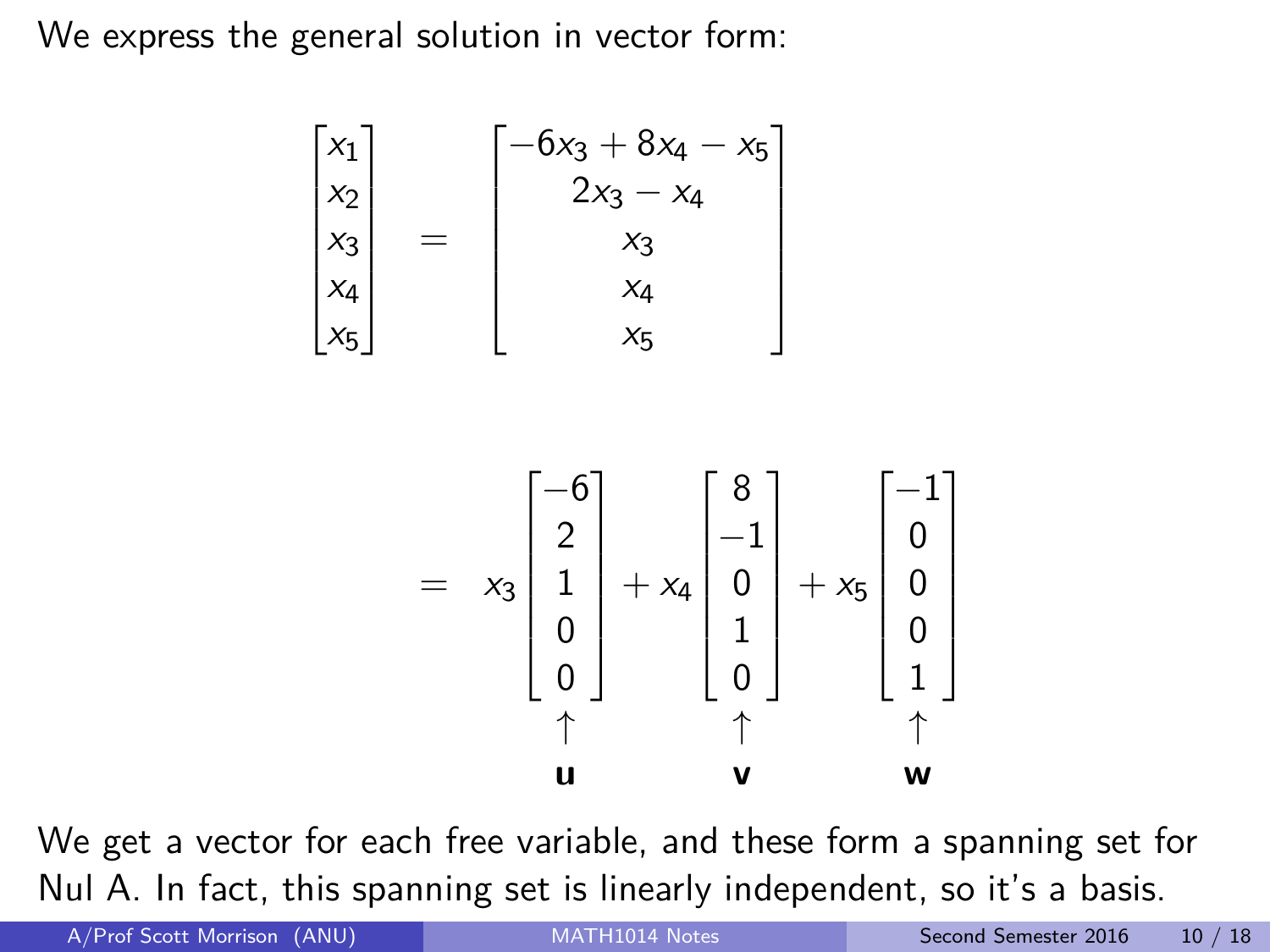# A basis for Col A

### Theorem

The pivot columns of a matrix A form a basis for Col A.

Although we won't prove this is true, we'll see why it should be plausible using this example.

#### Example 5

We find a basis for Col A, where

 $\boldsymbol{A}$ 

$$
= \begin{bmatrix} a_1 & a_2 & \cdots & a_5 \end{bmatrix}
$$

$$
= \begin{bmatrix} 1 & 0 & 6 & -3 & 0 \\ 4 & 3 & 33 & -6 & 8 \\ 2 & -1 & 9 & -8 & -4 \\ -2 & 2 & -6 & 10 & 2 \end{bmatrix}
$$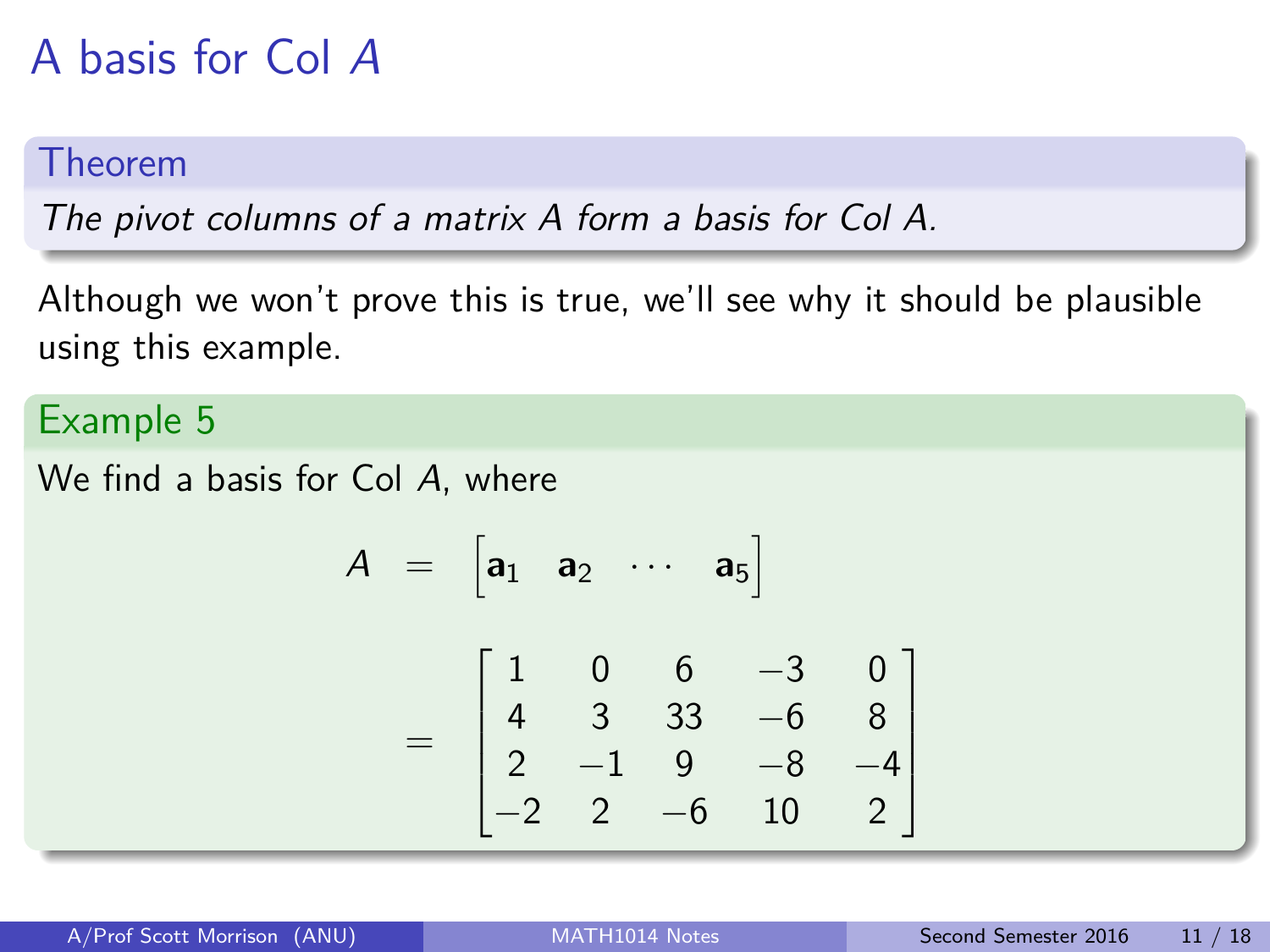$$
A = \begin{bmatrix} 1 & 0 & 6 & -3 & 0 \\ 4 & 3 & 33 & -6 & 8 \\ 2 & -1 & 9 & -8 & -4 \\ -2 & 2 & -6 & 10 & 2 \end{bmatrix} \rightarrow \begin{bmatrix} 1 & 0 & 6 & -3 & 0 \\ 0 & 1 & 3 & 2 & 0 \\ 0 & 0 & 0 & 0 & 1 \\ 0 & 0 & 0 & 0 & 0 \end{bmatrix} = B
$$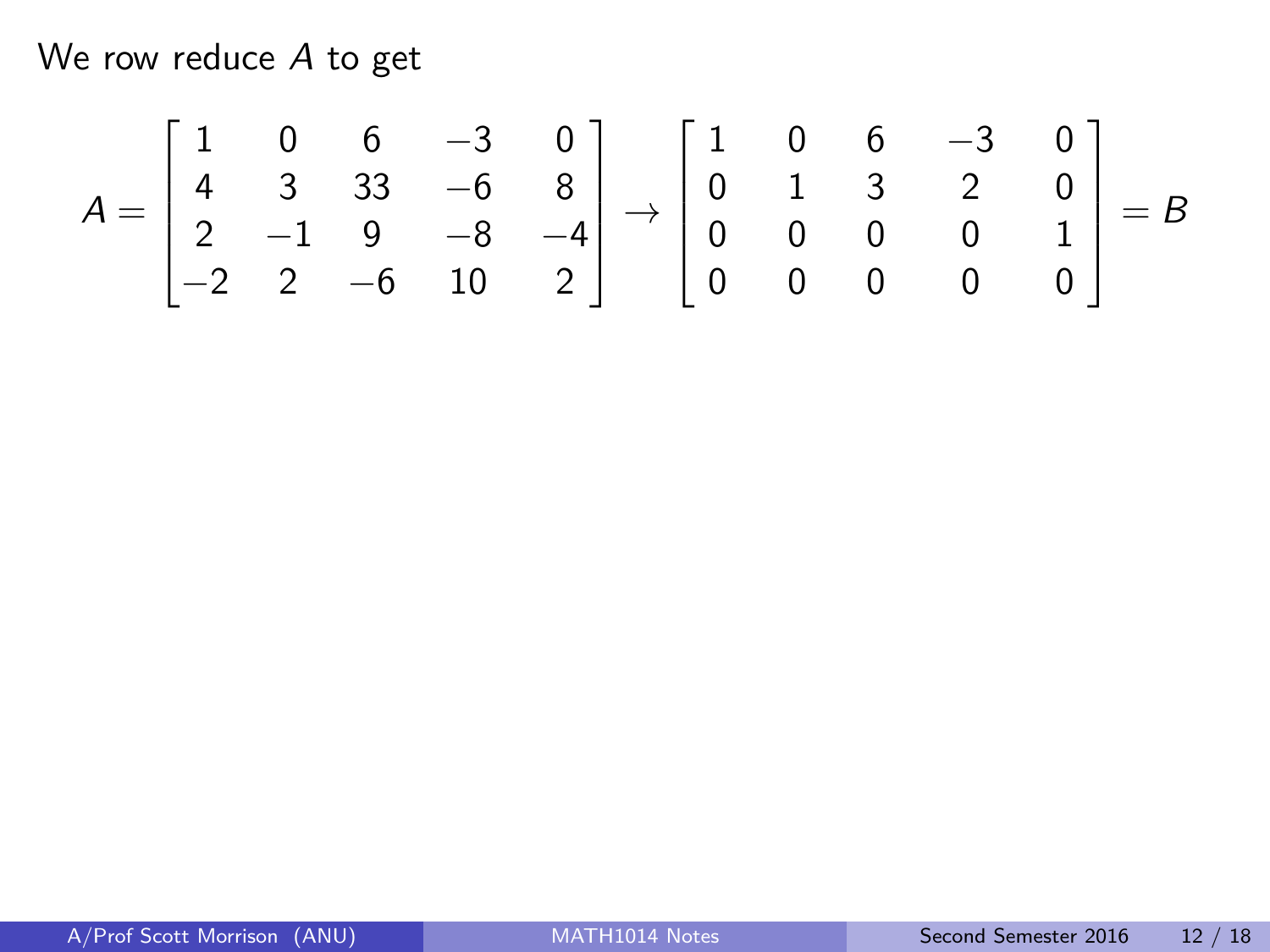$$
A = \begin{bmatrix} 1 & 0 & 6 & -3 & 0 \\ 4 & 3 & 33 & -6 & 8 \\ 2 & -1 & 9 & -8 & -4 \\ -2 & 2 & -6 & 10 & 2 \end{bmatrix} \rightarrow \begin{bmatrix} 1 & 0 & 6 & -3 & 0 \\ 0 & 1 & 3 & 2 & 0 \\ 0 & 0 & 0 & 0 & 1 \\ 0 & 0 & 0 & 0 & 0 \end{bmatrix} = B
$$

$$
\begin{bmatrix} \mathbf{a}_1 & \mathbf{a}_2 & \cdots & \mathbf{a}_5 \end{bmatrix} \rightarrow \begin{bmatrix} \mathbf{b}_1 & \mathbf{b}_2 & \cdots & \mathbf{b}_5 \end{bmatrix}
$$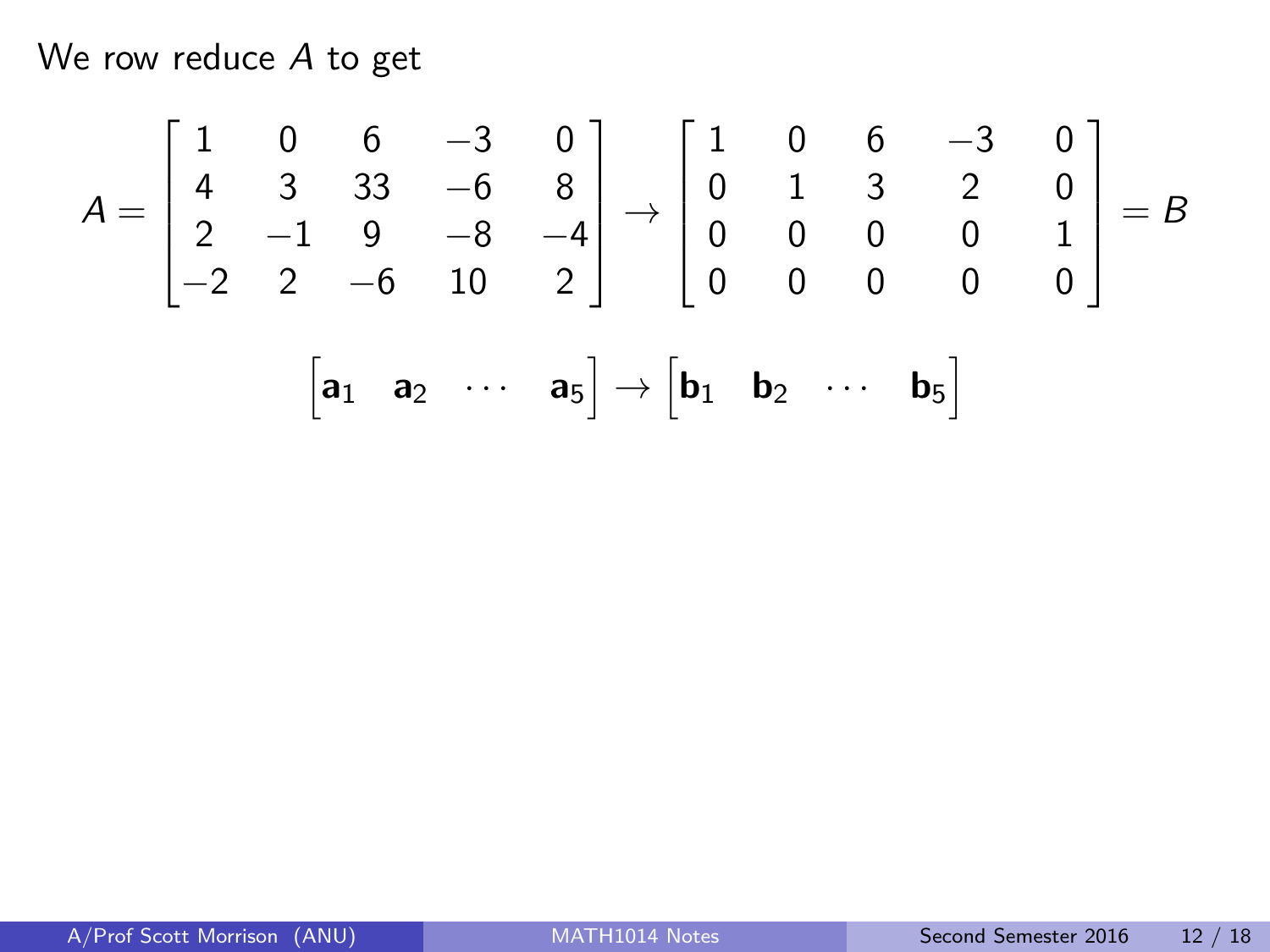$$
A = \begin{bmatrix} 1 & 0 & 6 & -3 & 0 \\ 4 & 3 & 33 & -6 & 8 \\ 2 & -1 & 9 & -8 & -4 \\ -2 & 2 & -6 & 10 & 2 \end{bmatrix} \rightarrow \begin{bmatrix} 1 & 0 & 6 & -3 & 0 \\ 0 & 1 & 3 & 2 & 0 \\ 0 & 0 & 0 & 0 & 1 \\ 0 & 0 & 0 & 0 & 0 \end{bmatrix} = B
$$

$$
\begin{bmatrix} \mathbf{a}_1 & \mathbf{a}_2 & \cdots & \mathbf{a}_5 \end{bmatrix} \rightarrow \begin{bmatrix} \mathbf{b}_1 & \mathbf{b}_2 & \cdots & \mathbf{b}_5 \end{bmatrix}
$$

Note that

$$
\boldsymbol{b}_3=6\boldsymbol{b}_1+3\boldsymbol{b}_2 \text{ and } \boldsymbol{b}_4=-3\boldsymbol{b}_1+2\boldsymbol{b}_2
$$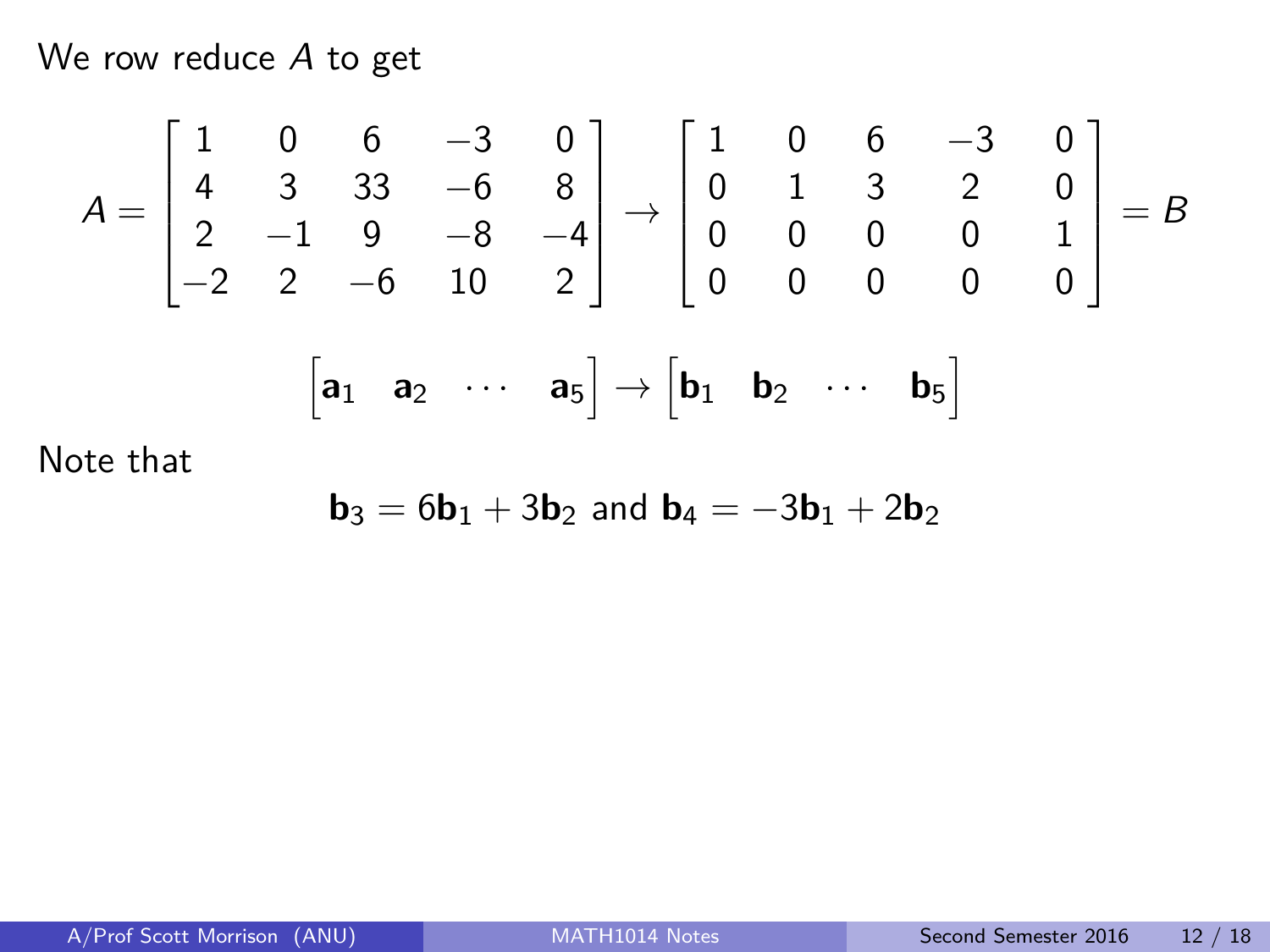$$
A = \begin{bmatrix} 1 & 0 & 6 & -3 & 0 \\ 4 & 3 & 33 & -6 & 8 \\ 2 & -1 & 9 & -8 & -4 \\ -2 & 2 & -6 & 10 & 2 \end{bmatrix} \rightarrow \begin{bmatrix} 1 & 0 & 6 & -3 & 0 \\ 0 & 1 & 3 & 2 & 0 \\ 0 & 0 & 0 & 0 & 1 \\ 0 & 0 & 0 & 0 & 0 \end{bmatrix} = B
$$

$$
\begin{bmatrix} \mathbf{a}_1 & \mathbf{a}_2 & \cdots & \mathbf{a}_5 \end{bmatrix} \rightarrow \begin{bmatrix} \mathbf{b}_1 & \mathbf{b}_2 & \cdots & \mathbf{b}_5 \end{bmatrix}
$$

Note that

$$
\boldsymbol{b}_3=6\boldsymbol{b}_1+3\boldsymbol{b}_2 \text{ and } \boldsymbol{b}_4=-3\boldsymbol{b}_1+2\boldsymbol{b}_2
$$

We can check that

$$
{\bf a}_3 = 6{\bf a}_1 + 3{\bf a}_2 \text{ and } {\bf a}_4 = -3{\bf a}_1 + 2{\bf a}_2
$$

Elementary row operations do not affect the linear dependence relationships among the columns of the matrix.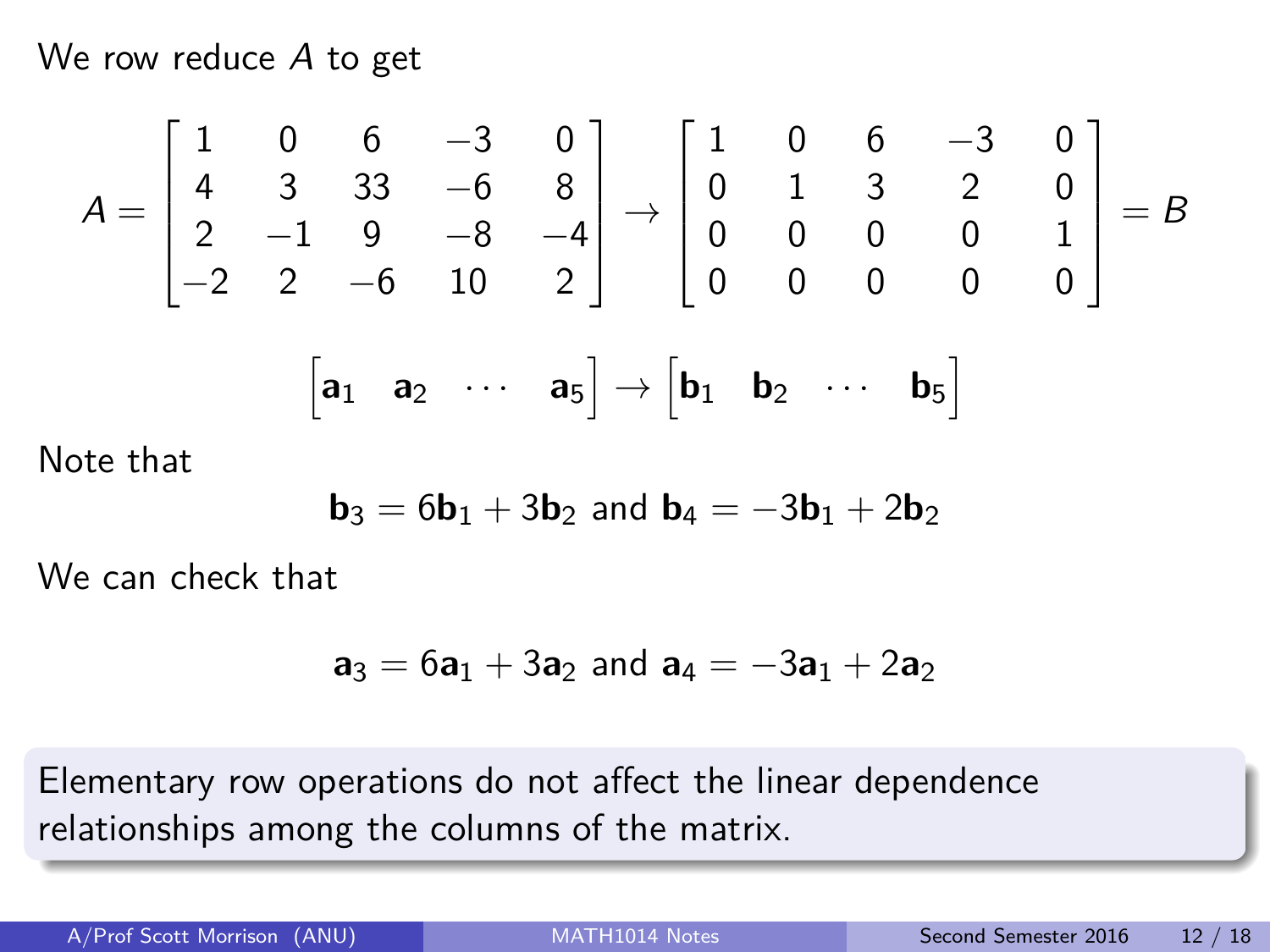$$
B = \begin{bmatrix} 1 & 0 & 6 & -3 & 0 \\ 0 & 1 & 3 & 2 & 0 \\ 0 & 0 & 0 & 0 & 1 \\ 0 & 0 & 0 & 0 & 0 \end{bmatrix}
$$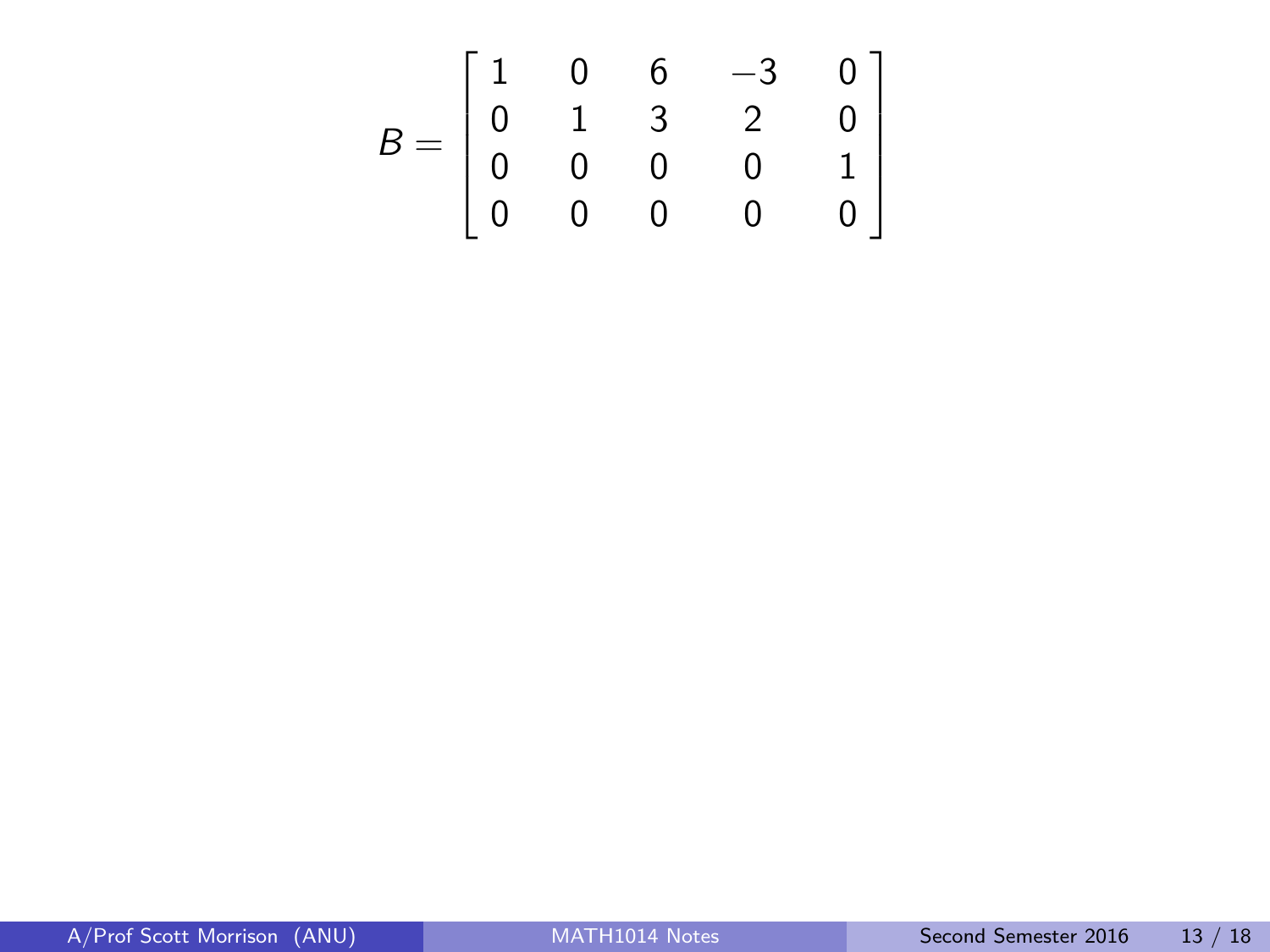$$
B = \begin{bmatrix} 1 & 0 & 6 & -3 & 0 \\ 0 & 1 & 3 & 2 & 0 \\ 0 & 0 & 0 & 0 & 1 \\ 0 & 0 & 0 & 0 & 0 \end{bmatrix}
$$

Looking at the columns of B, we can guess that **b1**, **b2**, **b<sup>5</sup>** form a basis for Col B.

We check

- $\bullet$  **b**<sub>2</sub> is not a multiple of  $\mathbf{b}_1$ .
- **2 b**<sub>5</sub> is not a linear combination of  $\mathbf{b}_1$  and  $\mathbf{b}_2$ .

Elementary row operations do not affect the linear dependence relationships among the columns of the matrix.

Since  $\{b_1, b_2, b_5\}$  is a basis for Col B,

 $\{a_1, a_2, a_5\}$  is a basis for Col A.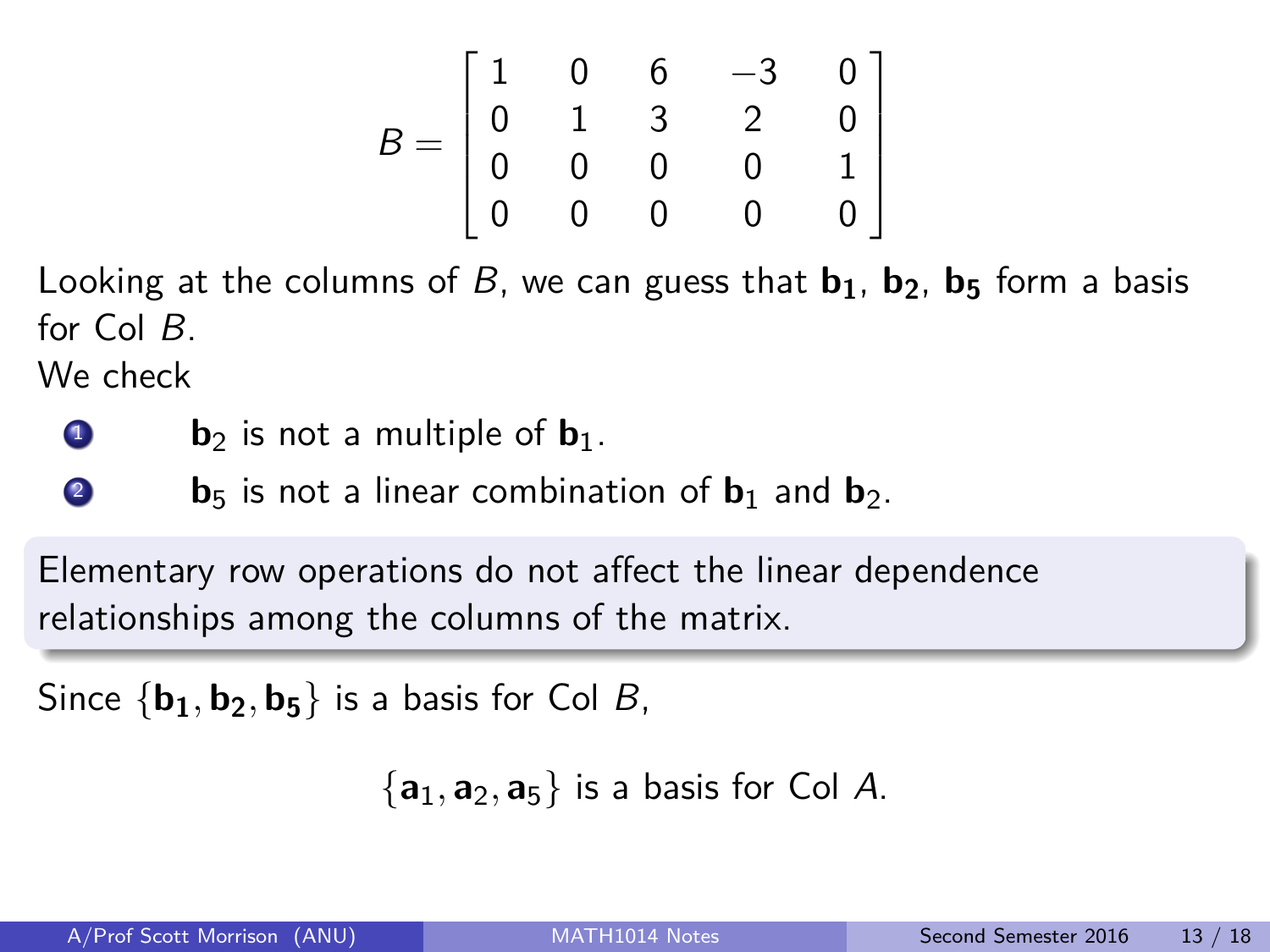## Review

 $\bullet$  To find a basis for Nul A, use elementary row operations to transform [A **0**] to an equivalent reduced row echelon form [B **0**]. Use the row reduced echelon form to find a parametric form of the general solution to  $A\mathbf{x} = \mathbf{0}$ . If Nul  $A \neq \{\mathbf{0}\}\$ , the vectors found in this parametric form of the general solution are automatically linearly independent and form a basis for Nul A.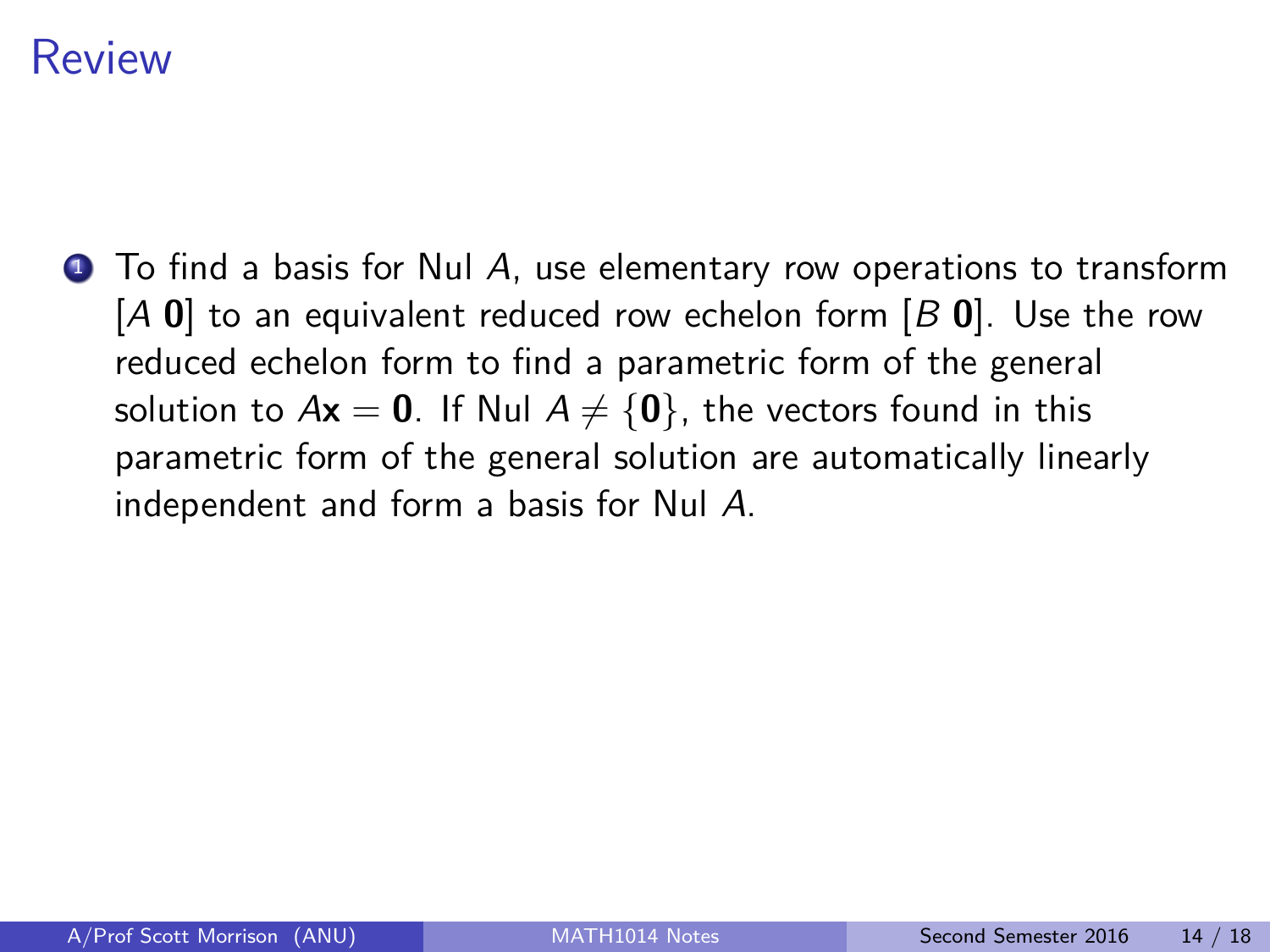## Review

- $\bullet$  To find a basis for Nul A, use elementary row operations to transform [A **0**] to an equivalent reduced row echelon form [B **0**]. Use the row reduced echelon form to find a parametric form of the general solution to  $A\mathbf{x} = \mathbf{0}$ . If Nul  $A \neq \{\mathbf{0}\}\$ , the vectors found in this parametric form of the general solution are automatically linearly independent and form a basis for Nul A.
- **2** A basis for Col A is is formed from the pivot columns of A. The matrix  $B$  determines the pivot columns, but it is important to return to the matrix A.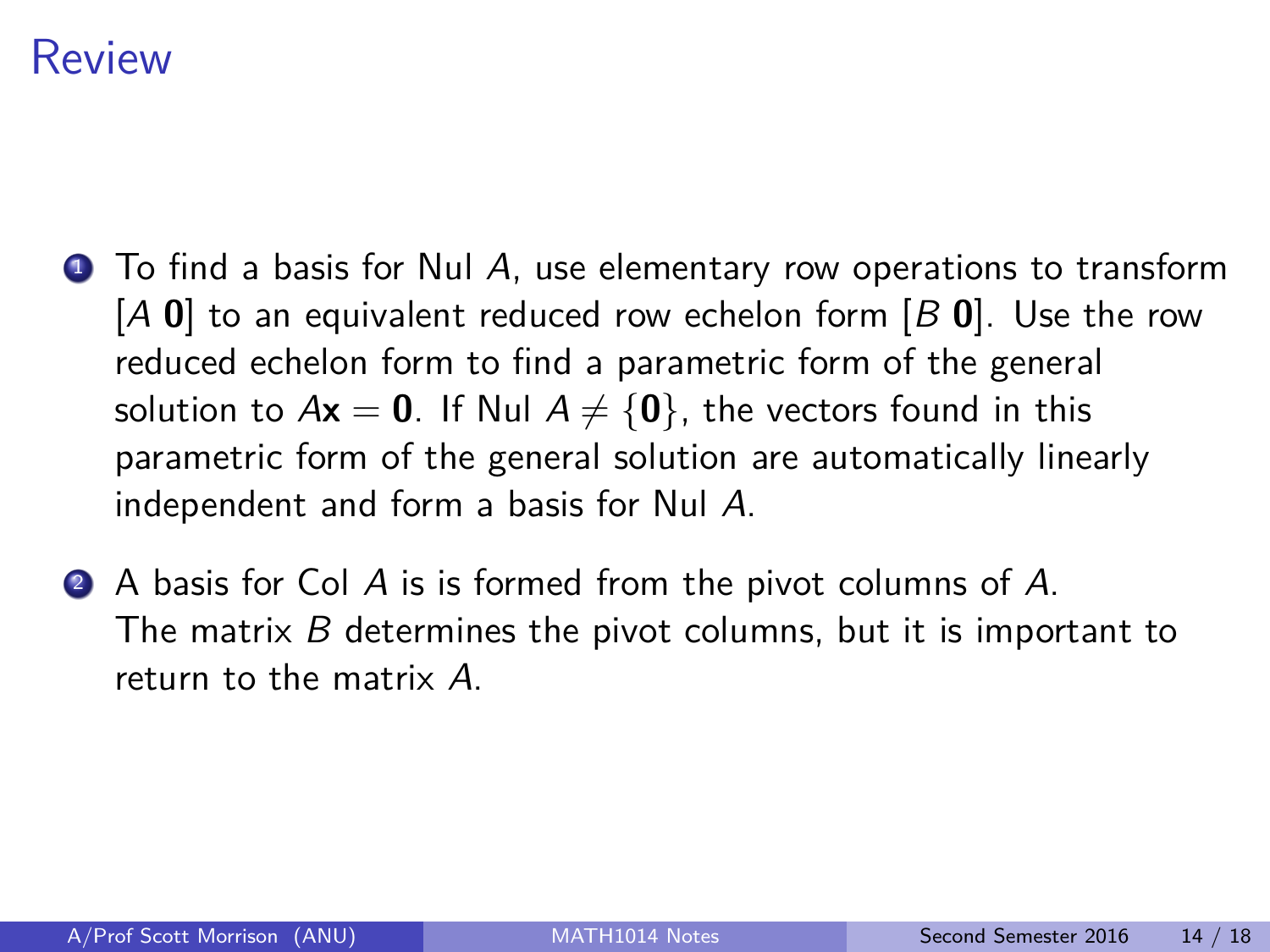# The unique representation theorem

Theorem (The Unique Representation Theorem)

Suppose that  $B = {\bf v}_1, \ldots, {\bf v}_n$  is a basis for a vector space V. Then each  $x \in V$  has a unique expansion

$$
\mathbf{x} = c_1 \mathbf{v}_1 + \cdots c_n \mathbf{v}_n \tag{2}
$$

where  $c_1, \ldots, c_n$  are in  $\mathbb{R}^n$ .

We say that the  $c_i$  are the *coordinates* of **x** relative to the basis  $B$ , and we write  $[\mathbf{x}]_\mathcal{B} =$  $\sqrt{ }$  $\overline{\phantom{a}}$  $c_1$ . . .  $c_n$ 1  $\vert \cdot$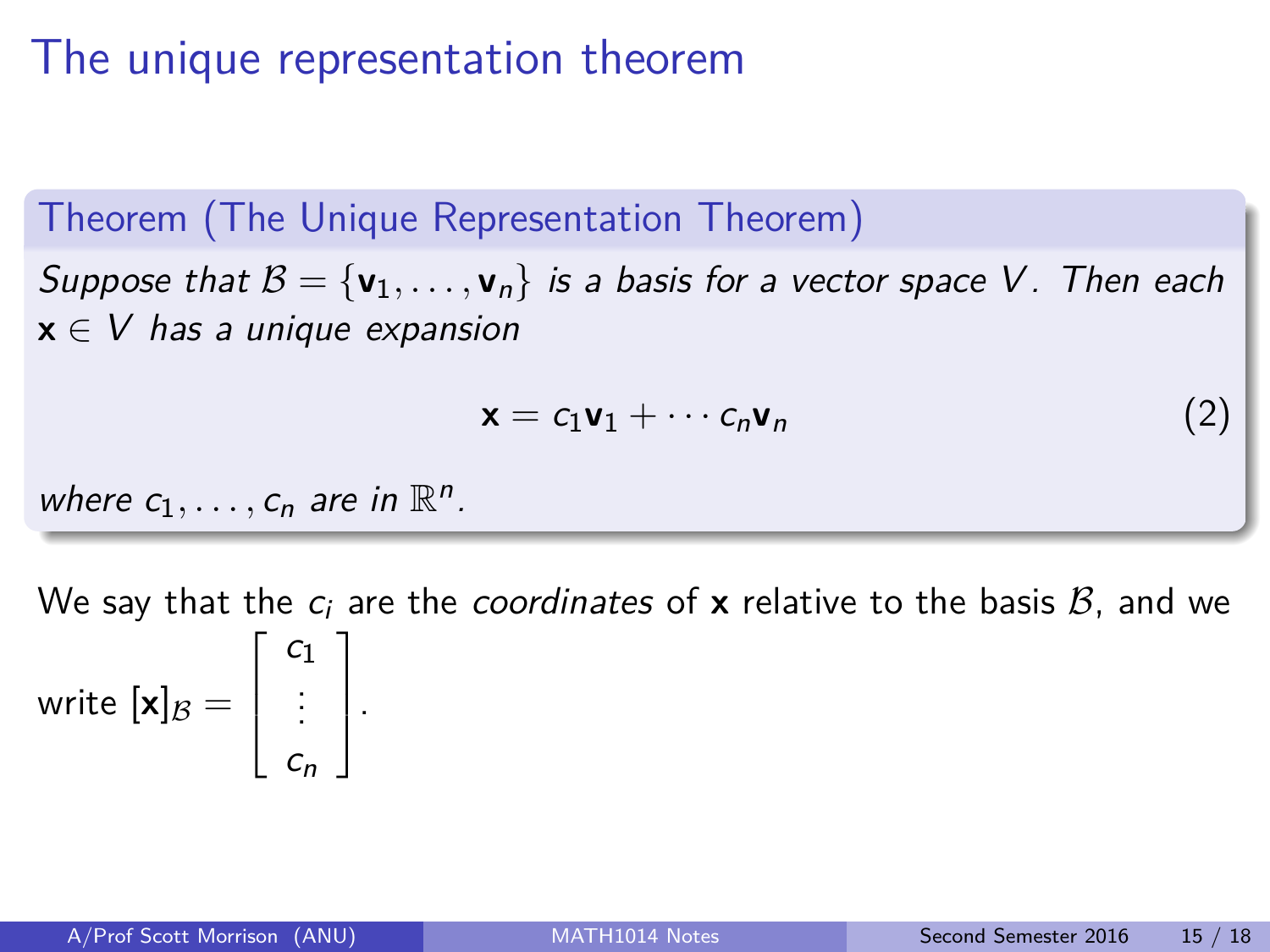We found several bases for  $\mathbb{P}_2$ , including

$$
\mathcal{B} = \{1, x, x^2\}
$$
 and  $\mathcal{C} = \{1, x + 3, x^2\}.$ 

Find the coordinates for  $5 + 2x + 3x^2$  with respect to  $\beta$  and  $\mathcal{C}$ .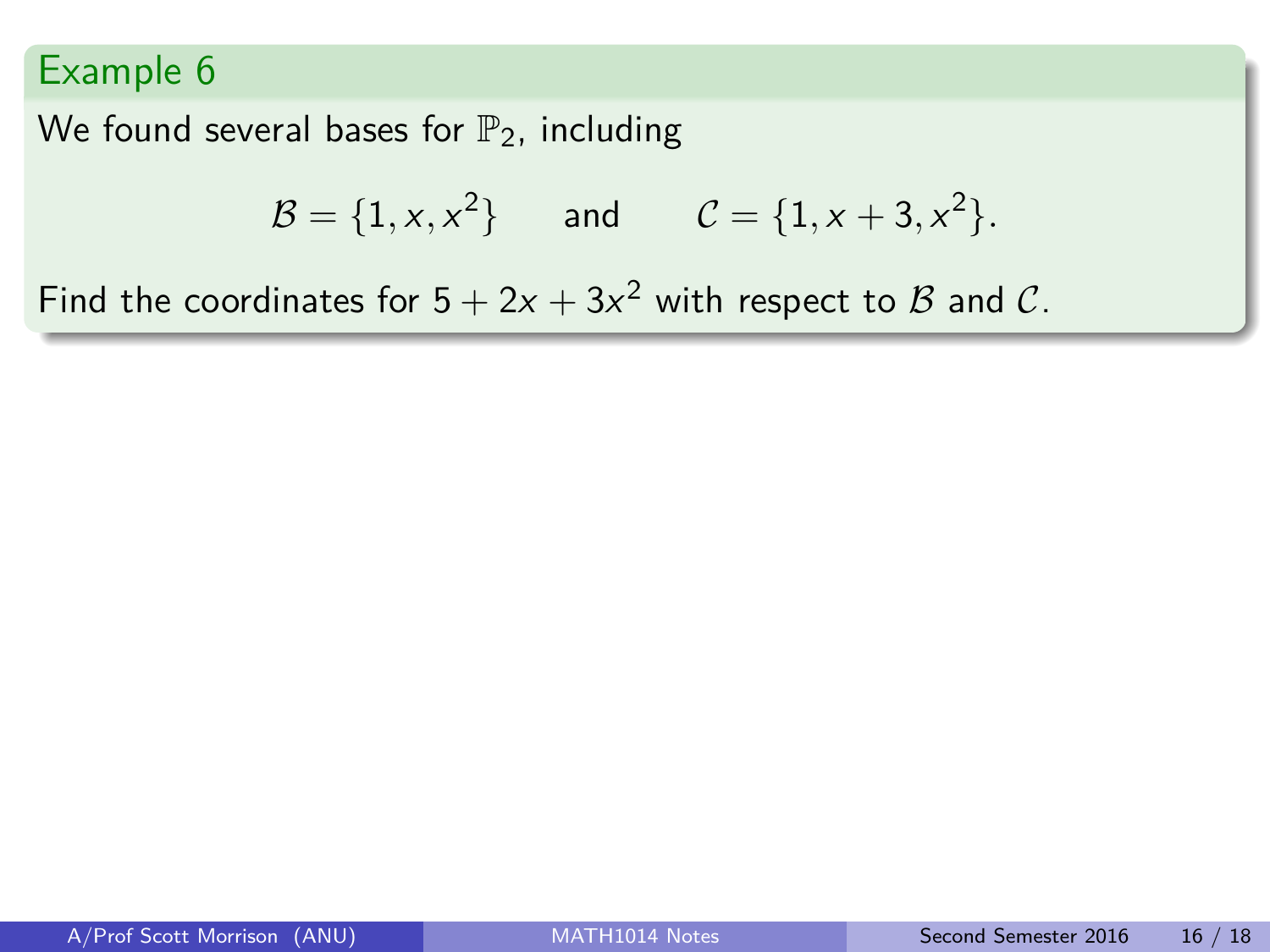We found several bases for  $\mathbb{P}_2$ , including

Н

$$
\mathcal{B} = \{1, x, x^2\}
$$
 and  $\mathcal{C} = \{1, x + 3, x^2\}.$ 

Find the coordinates for  $5 + 2x + 3x^2$  with respect to  $\beta$  and  $\mathcal{C}$ .

We have

$$
5+2x+3x^2=5(1)+2(x)+3(x^2),
$$

so 
$$
[5 + 2x + 3x^2]_B = \begin{bmatrix} 5 \\ 2 \\ 3 \end{bmatrix}
$$
.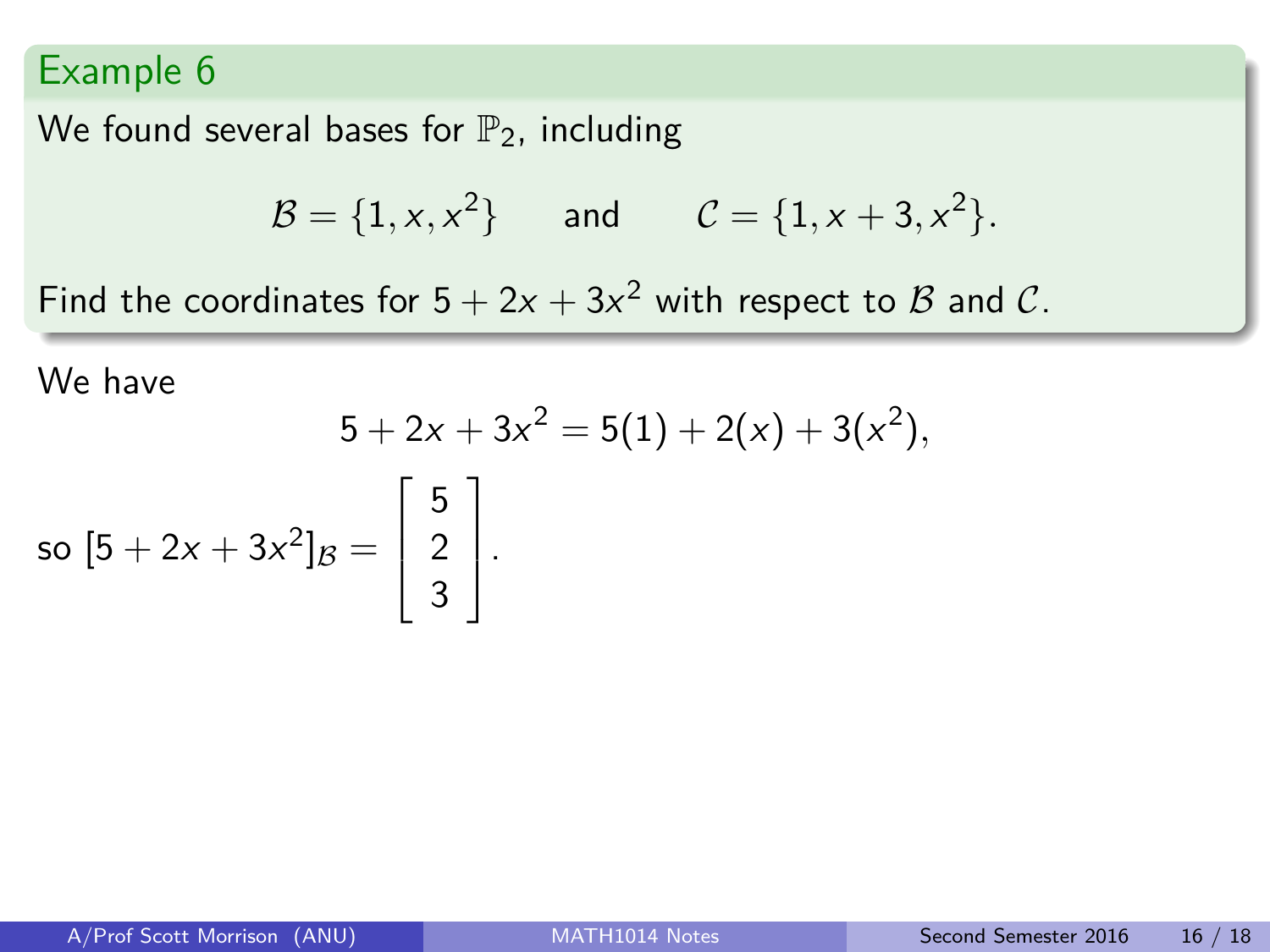We found several bases for  $\mathbb{P}_2$ , including

$$
\mathcal{B} = \{1, x, x^2\}
$$
 and  $\mathcal{C} = \{1, x + 3, x^2\}.$ 

Find the coordinates for  $5 + 2x + 3x^2$  with respect to  $\beta$  and  $\mathcal{C}$ .

We have

$$
5 + 2x + 3x^2 = 5(1) + 2(x) + 3(x^2),
$$

so 
$$
[5 + 2x + 3x^2]_B = \begin{bmatrix} 5 \\ 2 \\ 3 \end{bmatrix}
$$
.

Similarly,

$$
5 + 2x + 3x^{2} = -1(1) + 2(x + 3) + 3(x^{2})
$$
  
so  $[5 + 2x + 3x^{2}]c = \begin{bmatrix} -1 \\ 2 \\ 3 \end{bmatrix}$ .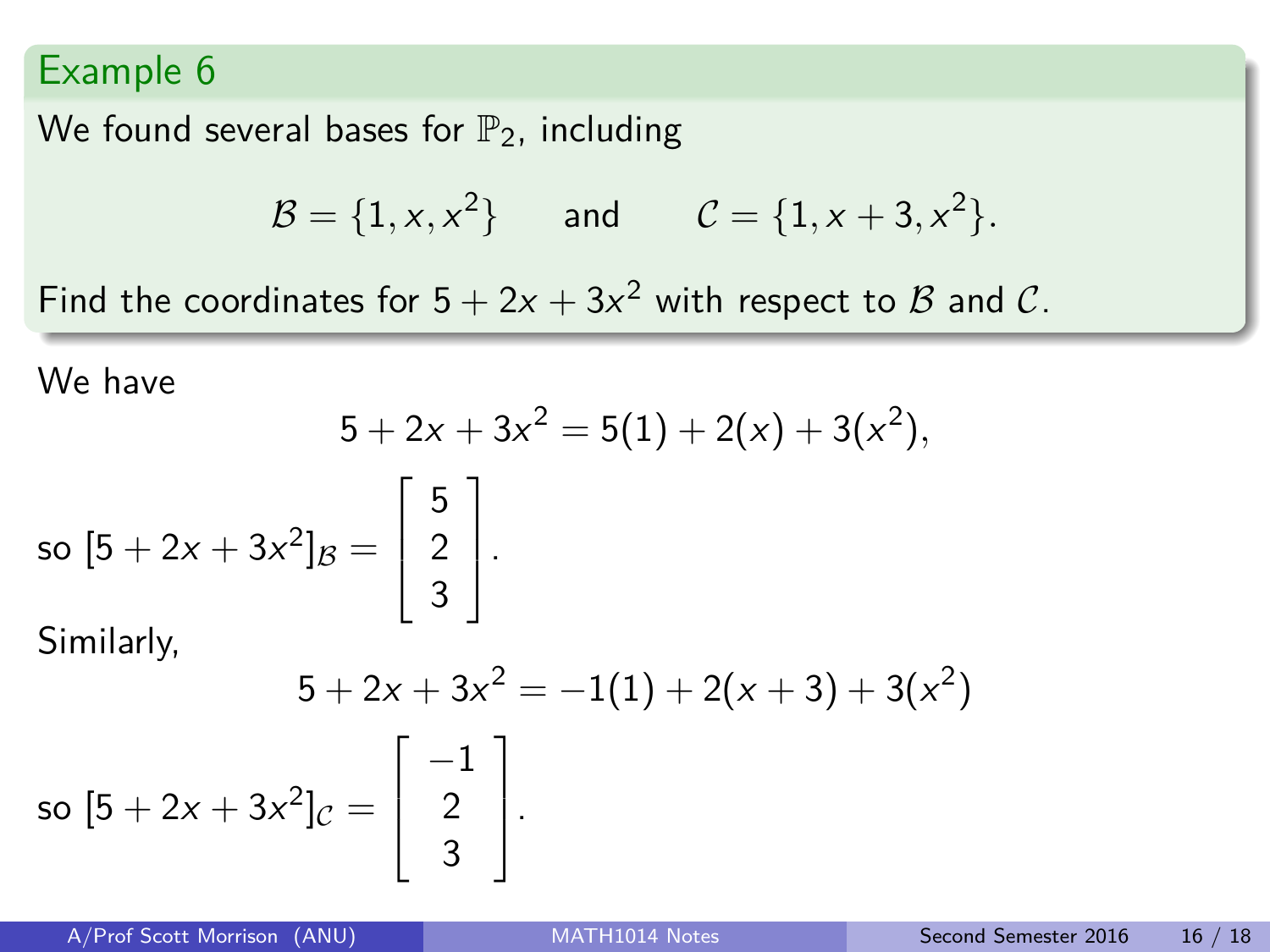## Why is the Unique Representation Theorem true?

Suppose that  $B = {\bf{b_1}, \ldots, b_n}$  is a basis for V, and that we can write

$$
\mathbf{x} = c_1 \mathbf{b}_1 + \dots + c_n \mathbf{b}_n
$$

$$
\mathbf{x} = d_1 \mathbf{b}_1 + \dots + d_n \mathbf{b}_n.
$$

We'd like to show that this implies  $c_i = d_i$  for all *i*.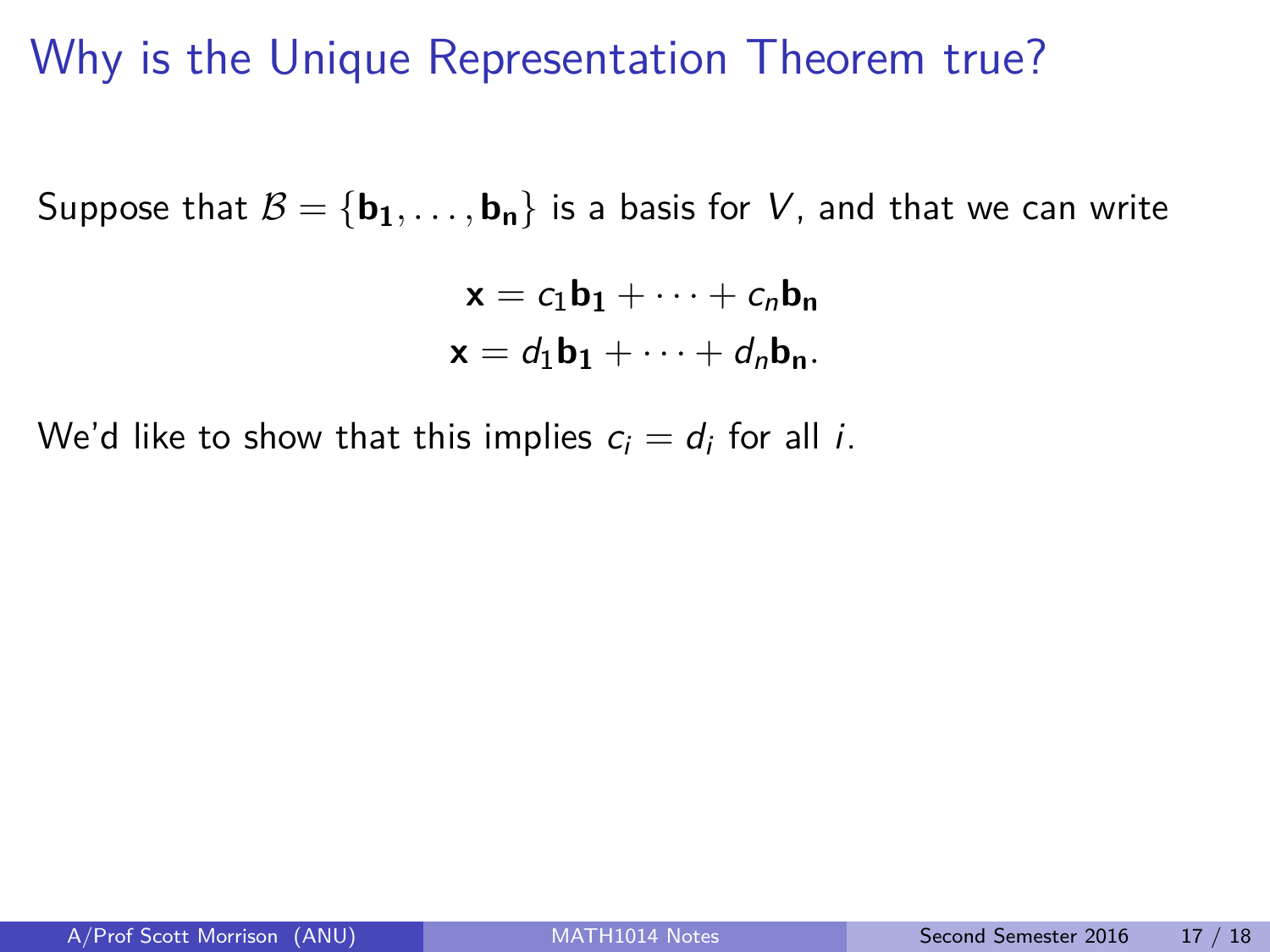# Why is the Unique Representation Theorem true?

Suppose that  $B = {\bf{b_1}, \ldots, b_n}$  is a basis for V, and that we can write

$$
\mathbf{x} = c_1 \mathbf{b}_1 + \dots + c_n \mathbf{b}_n
$$

$$
\mathbf{x} = d_1 \mathbf{b}_1 + \dots + d_n \mathbf{b}_n.
$$

We'd like to show that this implies  $c_i = d_i$  for all *i*. Subtract the second line from the first to get

$$
\mathbf{0}=(c_1-d_1)\mathbf{b_1}+\cdots+(c_n-d_n)\mathbf{b_n}.
$$

Since  $\beta$  is a basis, the  $\mathbf{b}_i$  are linearly independent. This implies all the coefficients  $c_i - d_i$  are equal to 0. Thus,  $c_i = d_i$  for all *i*.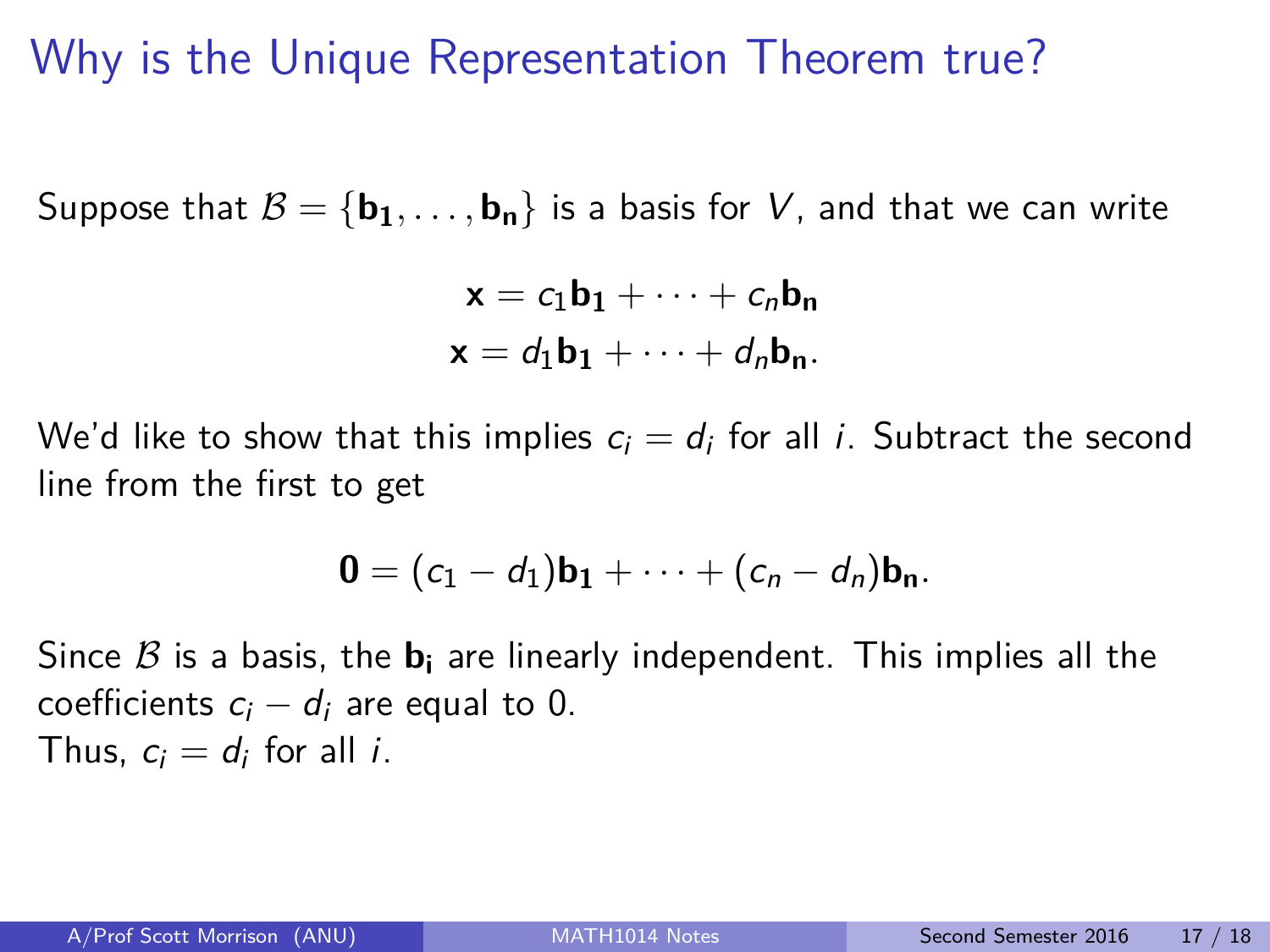## **Coordinates**

Coordinates give instructions for writing a given vector as a linear combination of basis vectors.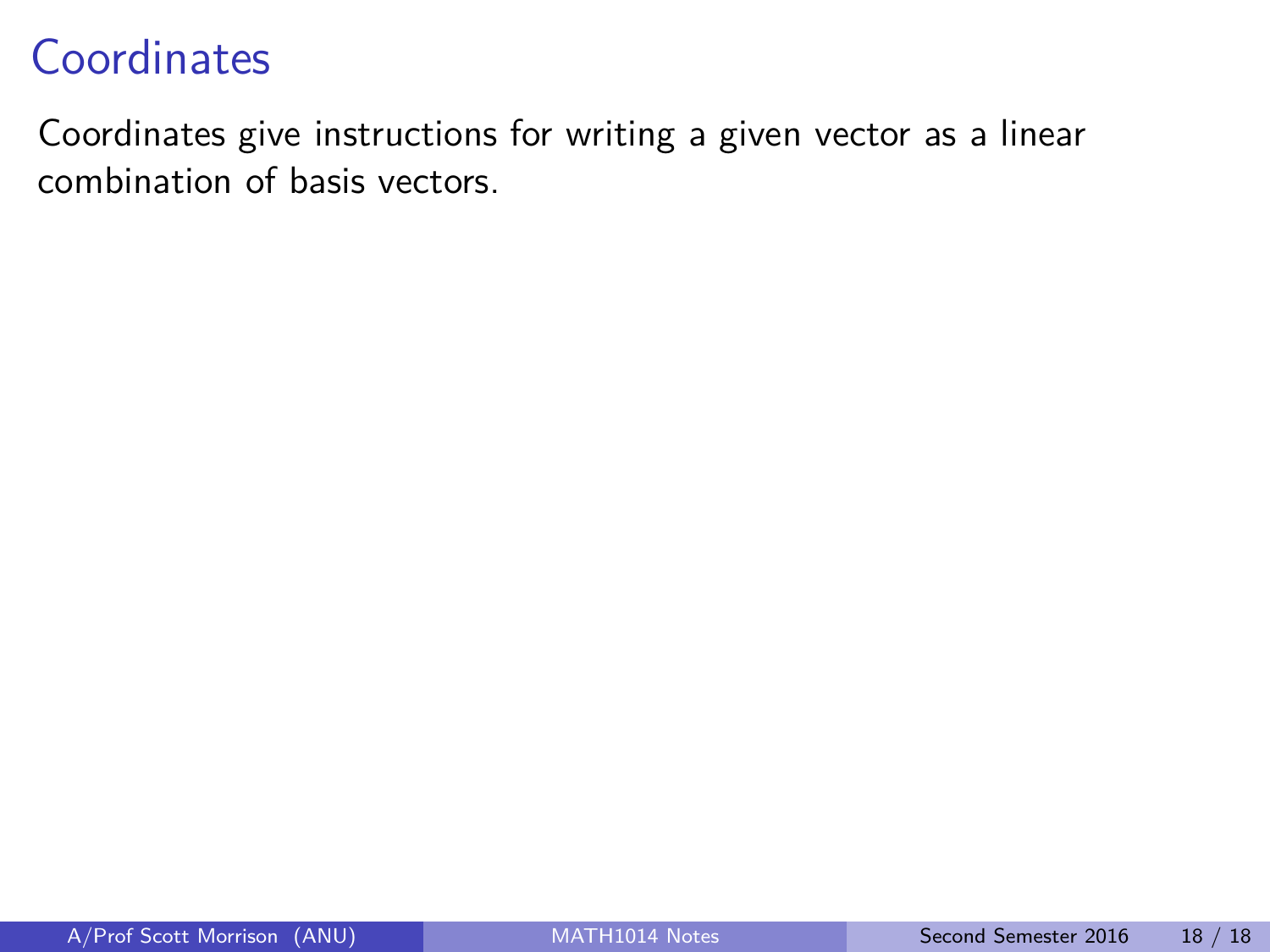# **Coordinates**

.

Coordinates give instructions for writing a given vector as a linear combination of basis vectors.

In  $\mathbb{R}^n$ , we've been implicitly using the standard basis  $\mathcal{E} = \{\mathbf{i}, \mathbf{j}, \mathbf{k}\}$ :

$$
\begin{bmatrix} a \\ b \\ c \end{bmatrix} = a\mathbf{i} + b\mathbf{j} + c\mathbf{k}
$$